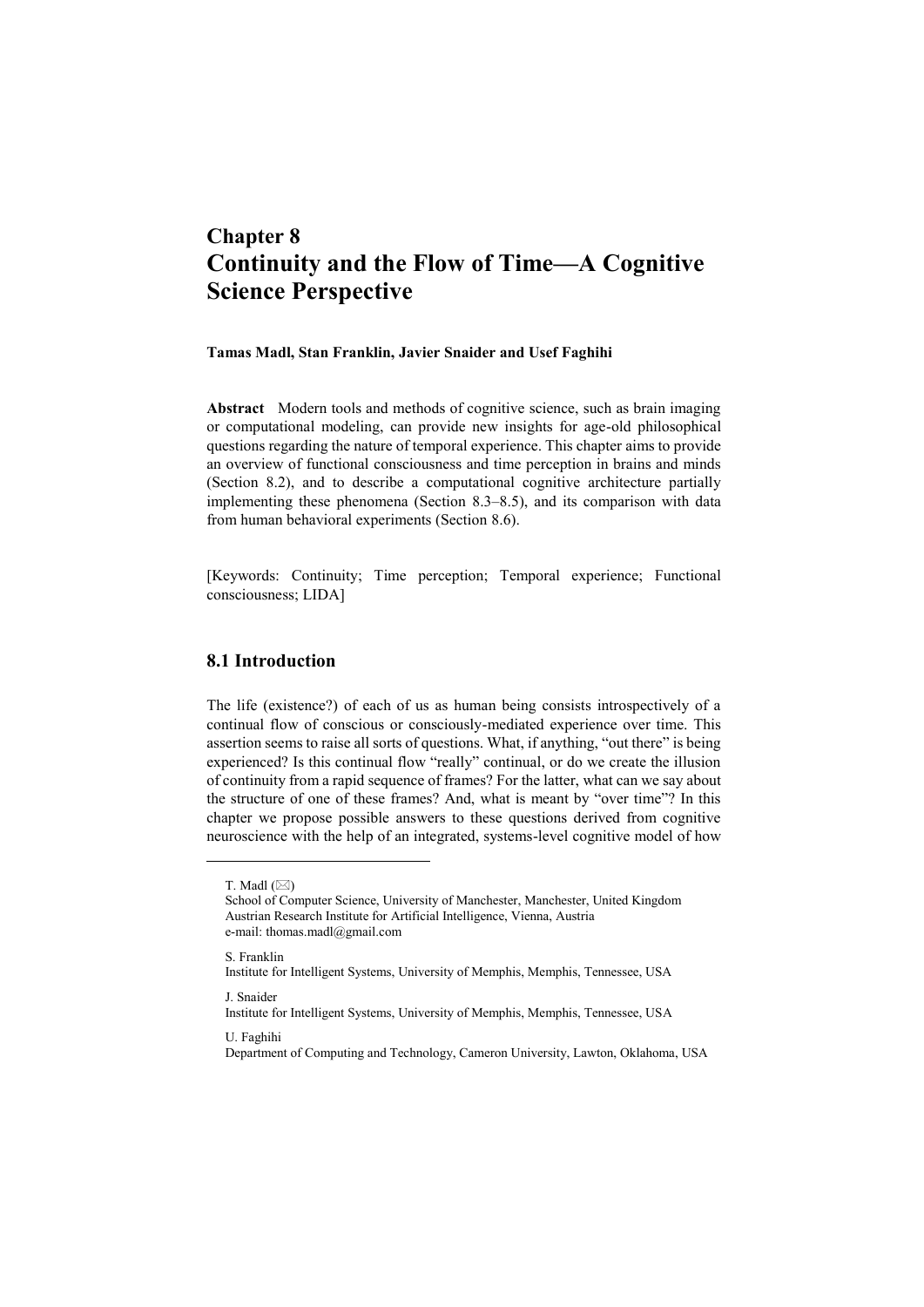minds work. We hypothesize an answer to the first question above by assuming the existence of a real, physical world that can only be known to us in part through our various senses. We assume that when a tree falls in the forest there are vibrations of the air, but sound would exist only in the mind of some organism (or artificial agent?) equipped with an appropriate auditory sense and concomitant cognitive abilities with which to represent and perhaps understand the sound. This process can be thought of as the organism (agent) cognitively modeling its world, at least in part. We say "in part" since the frequency range of the auditory sensory apparatus is typically limited. This view leads us to hypothesize perception as a creative cognitive process at least partially dependent on our senses.

In contrast to other modes of perception, such as taste, color or sound, there is no specific physical sense for time. However, we perceive information from the other senses *over* time; we perceive time in response to change in our sensations. Thus time is viewed here as being fundamental to our cognitive processes. Instead of asking "How can time be perceived?" we will consider "How can a sense of time be produced by a cognitive system?" We hypothesize that our perception of time is constructed by cognitive processes of an organism or other agent. In this chapter we propose to explore possible such processes for producing a sense of time.

Philosophers have proposed that our phenomenal flow of consciousness over time as composed of individual frames (episodes of experiencing), and have given three different accounts of their structure. One of them refers to these three as the cinematic, retentional, and extensional models (Dainton 2010). The *cinematic model* views our introspective flow of time as consisting of a continuous succession of very brief, motion-free frames lacking any (or significant) extension. The *retentional model* takes an entirely similar view, except that the content of each frame is allowed to refer to frames representing intervals. Thus, these contents can represent, though not constitute, temporally extended time intervals. As the name would suggest, the *extensional model* considers each frame to have a brief temporal extension, to comprise an interval of time.

According to our first hypothesis above, what we know of the presumed outside physical world is constructed by us from our conscious perception. Our introspection tells us that this ongoing stream of conscious perception is continuous, extended over time, without gaps, other than those produced by deep sleep. Each of the three models discussed above assume the continuity of our perception of time, But, might it be that our introspection has deceived us as it does when we perceive a sufficiently rapid sequence of still frames in a movie theater as continuous in time? Here we will argue that this is precisely the case, that we in fact construct our apparently continuous flow of conscious perception from a rapid  $(5-10$  Hz) sequence of discrete frames of conscious content (Madl et al. 2011). This view is consistent with recent neuroscience results, which suggest conscious access to arise from periodic phases of information integration (Baars et al. 2013; Dehaene et al. 2014; VanRullen et al. 2014). We will also argue that events in the same frame are consciously perceived as simultaneous (Snaider et al. 2012), and that each frame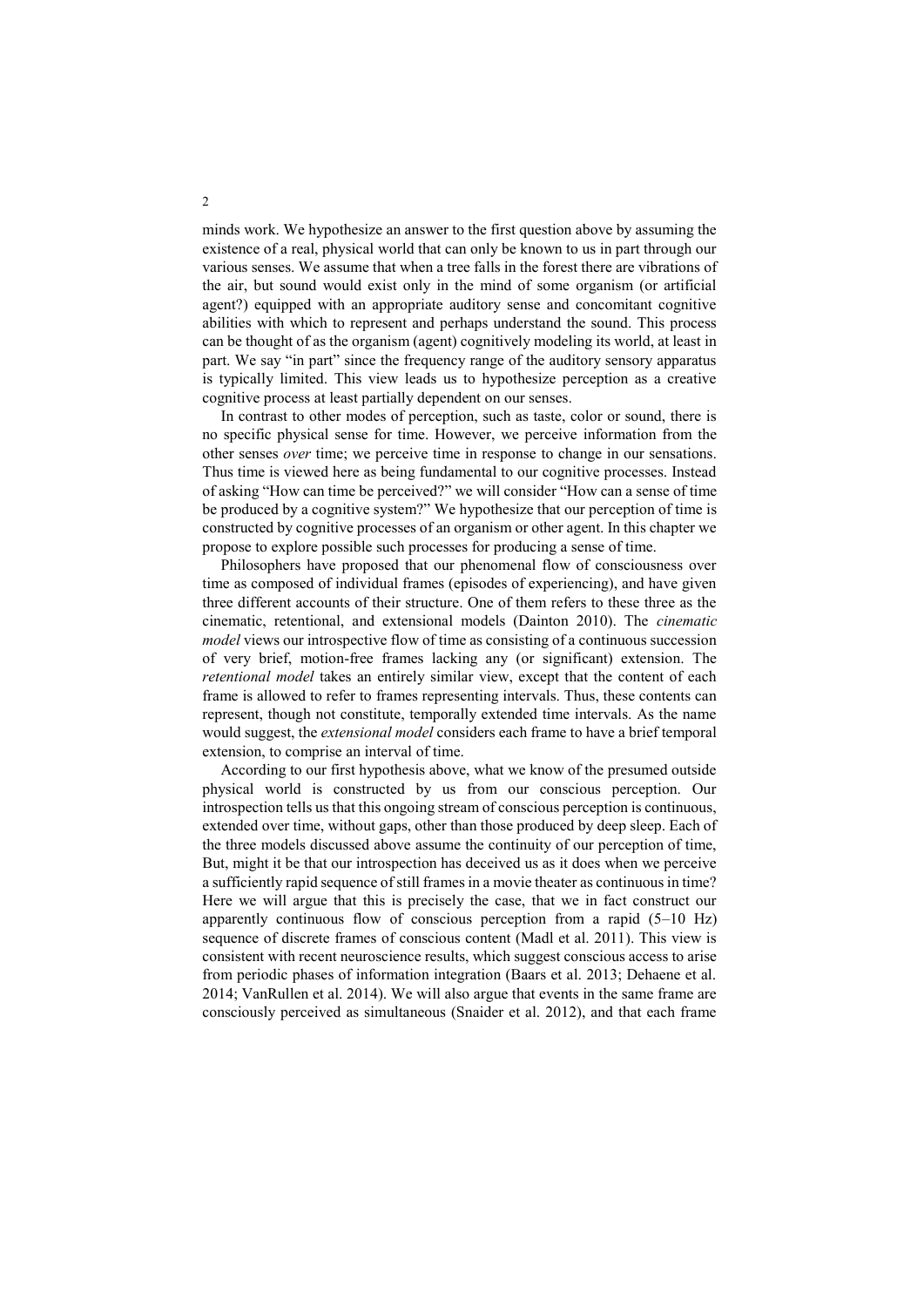allows some small amount of motion<sup>1</sup> within its duration (VanRullen and Koch 2003).

## **8.2 The Cognitive Neuroscience of Consciousness and Time Perception—A Brief Introduction**

The cognitive neuroscience of conscious perception is concerned with trying to find minimal neuronal mechanisms which distinguish "conscious" mental states from unconscious ones, as reported by experimental subjects (Crick and Koch 1990; Koch 2004). Consciousness is a difficult phenomenon to study, due to its intrinsically introspective nature; and its experimental investigation is further complicated by some ambiguity as to what exactly is meant by the term.

In this chapter, we will talk only about the functionally relevant aspects of consciousness—"functional consciousness" or "access consciousness" in neuroscience (Block 1995; Baars 2005; Dehaene and Changeux 2003). We will neglect phenomenal consciousness or "qualia" (e.g., what experiences might feel like—such as taste qualia in the case of wine) (Dennett 1988), since it is notoriously difficult to study in a formal, systematic setting. In contrast, functional or access consciousness are described in terms of the availability of mental states to higherlevel cognitive processes. If a state or percept enters an agent's (biological or artificial) functional consciousness, it can influence decision making (for example, when a subject correctly presses a button in response to a stimulus, or verbally reports his perception of that stimulus).

The brain mechanisms underlying functional consciousness can be studied in paradigms contrasting conscious and non-conscious brain states. Example conditions in which visual stimuli can be presented such that they cannot be consciously perceived include visual illusions (Kim and Blake 2005), masking<sup>2</sup> (Kouider and Dehaene 2007), or binocular rivalry<sup>3</sup> (Pitts and Britz 2011; Doesburg et al. 2009). Such paradigms help investigate the "neural correlates of consciousness" by identifying which parts of brain activity patterns might correspond to conscious percepts, as opposed to unconscious percepts. Apart from sensory areas such as the visual cortex, brain imaging experiments have indicated that prefrontal and posterior parietal networks exhibit activation strongly correlated with visual awareness (Rees et al. 2002). Unfortunately, there does not seem to be a set of brain areas exclusively involved with conscious processing (Dehaene et al. 2014), casting in doubt the idea of a specific cognitive processor being responsible

 $\overline{a}$ 

<sup>&</sup>lt;sup>1</sup> Confirmed by Christof Koch in personal communication with one of the authors.

<sup>2</sup> Masking involves the elimination of the visibility of one briefly presented stimulus by the presentation of a second brief stimulus (the "mask").

<sup>&</sup>lt;sup>3</sup> Binocular rivalry involves presentation of different visual stimuli to the left and right eyes of subjects. In this paradigm, conscious perception alternates between the two stimuli—see also Figure 8.1.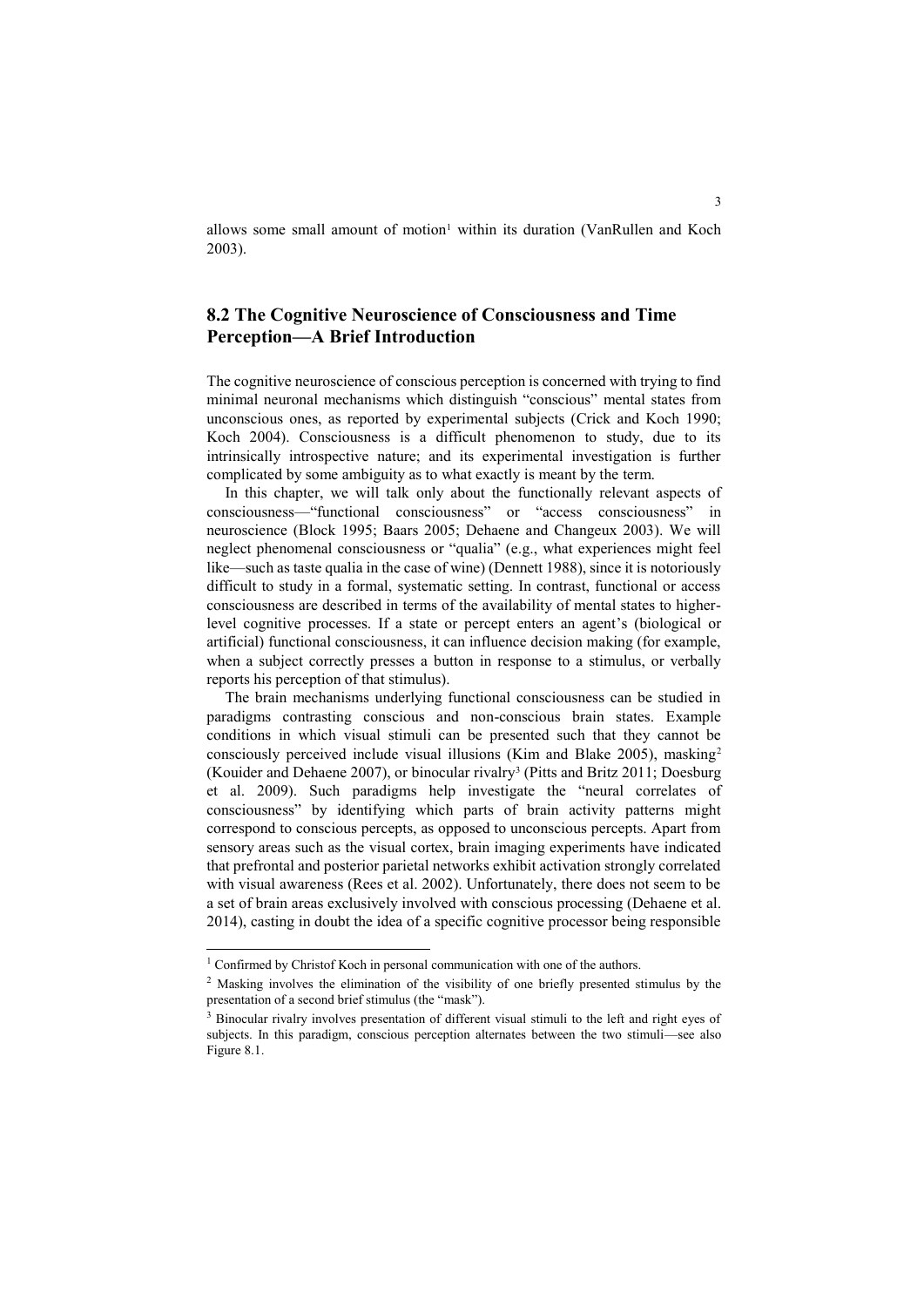for consciousness. For example, even areas associated with high-level cognition such as task switching in the prefrontal cortex can be triggered non-consciously (Lau and Passingham 2007; Reuss et al. 2011).

It has been suggested that the difference between conscious and non-conscious processing might be due to differences in temporal coherence or synchronization of neural activity in the same anatomical substrate (Melloni et al. 2007; VanRullen et al. 2014; Singer 2011). Unlike unconscious perception, which involves local coordination and propagation of sensory information to progressively higher-level representations, conscious perception might require global coordination of widely distributed neurons. This global coordination might be facilitated by long-distance synchronization (Dehaene et al. 2014; Dehaene et al. 2006), which can temporarily integrate neurons into coherent assemblies and facilitate long-range communication between distant brain areas. There is a large amount of empirical support for this idea—for example, cortical and thalamic neurons discharge synchronously during wakefulness (Steriade 2006) and synchrony is enhanced for consciously perceived stimuli (Palva et al. 2005). In masking paradigms, increased gamma frequency band synchrony is induced only by words reported as perceived by subjects (Melloni et al. 2007). Furthermore, in the binocular rivalry paradigm, gamma-synchronous activity locked to an ongoing theta rhythm precedes perceptual switching (as indicated by subjects pressing a button when the stimulus which they are conscious of changes (Doesburg et al. 2009)). Finally, neural activity is globally disintegrated and fragmented in time in unconscious subjects, e.g., those undergoing anesthesia (Lewis et al. 2012), and awake vs. unconscious states can be reliably separated using a measure of the amount of information shared by distant cortical sites (Casali et al. 2013). See Singer (2011) for further evidence.

More recent theories of consciousness are consistent with such empirical results, suggesting consciousness to be a process involving large-scale brain activity, instead of attempting to confine it to one or few brain areas. Prevalent examples include the Global Workspace Theory (which proposes that consciousness is facilitated by a fleeting memory capacity enabling access between spatially separate brain functions (Baars 2005; Dehaene and Changeux 2003; Baars et al. 2013)), and Neural Darwinism (which proposes that conscious experience arises from reentrant neural activity in the thalamocortical system (Edelman and Tononi 2000)).

If periodic large-scale integration via oscillatory synchrony is indeed necessary for conscious processing, then this would have important implications for the structure of experience. Most importantly for the present topic, it would imply that consciousness is a discrete mechanism, since large-scale synchrony in brains is not continuously present, but has been observed to arise and dissolve periodically several times per second (VanRullen et al. 2014; Doesburg et al. 2009; Singer 2011; Madl et al. 2011). Although there is no definite answer to whether consciousness is discrete or continuous, there is substantial neuroscientific (see above) as well as psychophysical evidence supporting the discrete hypothesis, such as the wagon wheel illusion, in which a turning wheel is perceived to rotate in the wrong direction, presumably due to discrete sampling (see VanRullen and Koch (2003) for a review of psychophysical evidence of discrete perception).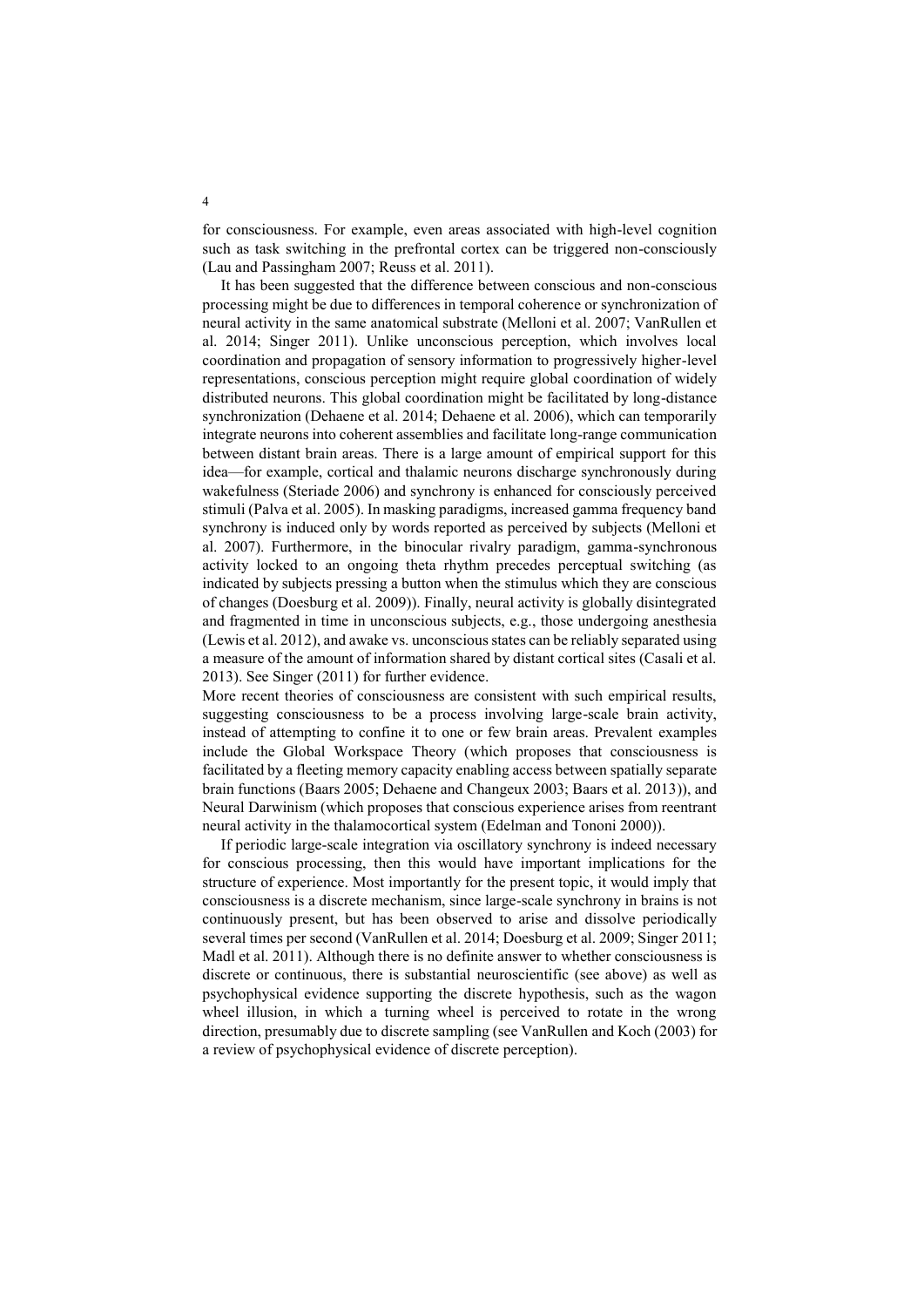

**Fig. 8.1** Oscillatory synchrony, and major neural correlates of time perception. *Top*: schematic of a binocular rivalry experiment, and periods of synchrony dissolving and re-forming at each conscious episode (synchrony data from Doesburg et al. (2009), head image from Dieter and Tadin (2011)). *Bottom*: Neural bases of the core timing network (thalamus, cortex, BG: basal ganglia and SMA: supplementary motor area), and example context-specific timing networks including the visual cortex (V1), and auditory and somatosensory cortex (A1 and S1), and the cerebellum. (Brain images modified from Wikimedia 2009; 2010, based on Merchant et al. 2013.)

Another important consequence of a periodic mechanism facilitating consciousness is that such a mechanism can be used to estimate the durations of events by counting the occurrences of cycles, similarly to pulse accumulator models of time perception in psychology (Grondin 2010). Large-scale oscillatory activity in a cortico-thalamic-basal ganglia circuit has been described as the "core timer" of the brain (Merchant et al. 2013) (the cortico-thalamic system has also been suggested to be involved with conscious perception (Edelman et al. 2011; Steriade 2006). There is also substantial psychophysical evidence for the existence of a global timing mechanism, e.g., the observation that the variability of interval timing is proportional to the duration of the interval across a large number of tasks, sensory modalities, and species (Gibbon et al. 1997; Buhusi and Meck 2005).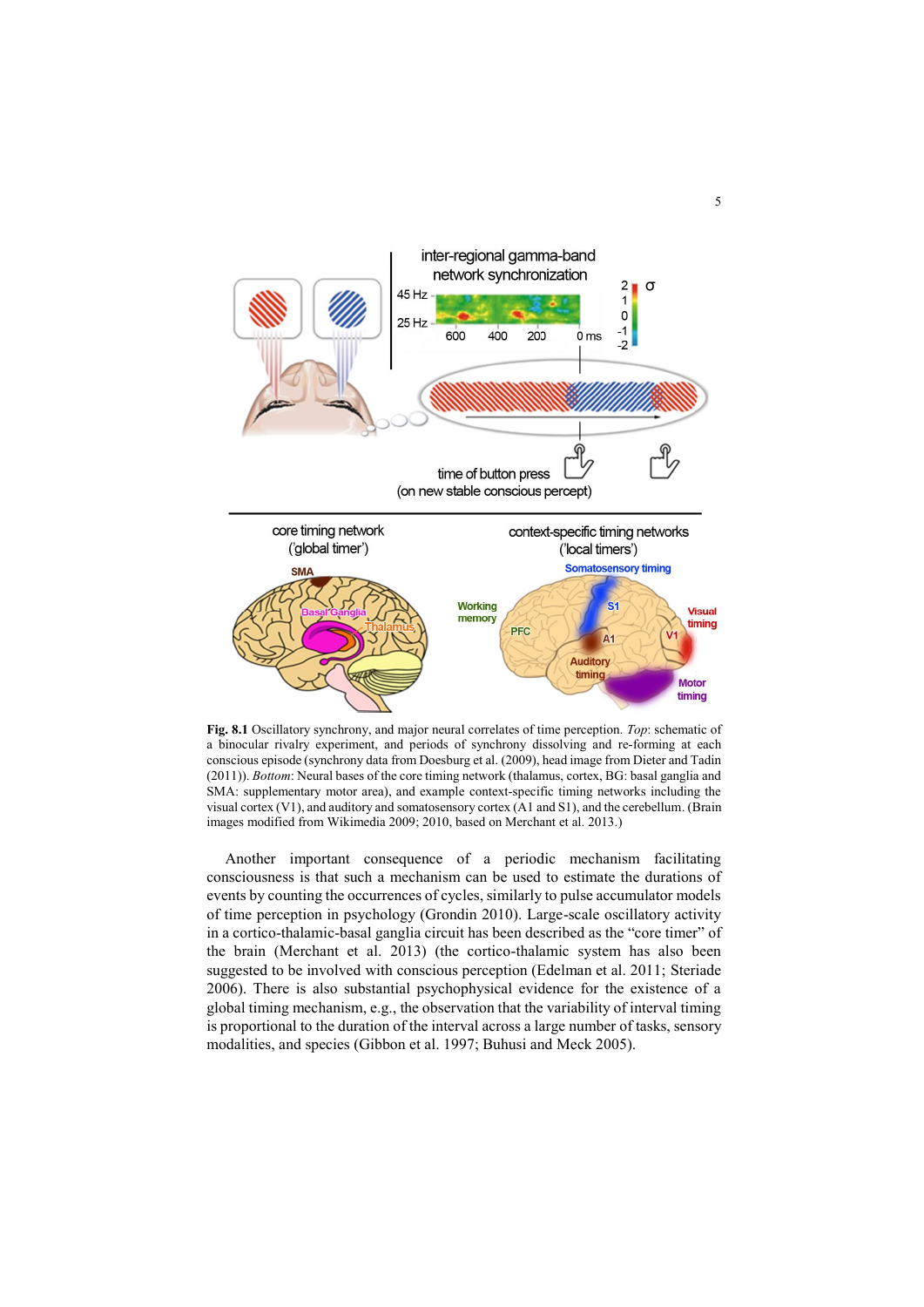Apart from such a central timing mechanism, there is evidence for "local timers," brain areas with neurons able to measure temporal intervals (it has even been argued that timing is an ubiquitous ability of cortical networks, and that a central clock might not be needed (Karmarkar and Buonomano 2007)). Cells associated with temporal processing in the medial premotor cortex are one example confirmed by recording studies (different neurons in this area react most strongly to different time intervals preceding an action such as a button press (Zarco et al. 2009)). Local timers also include several sensorimotor areas with their own local oscillatory cycles, such as the visual, auditory and somatosensory cortices for timing stimuli perceived in these modalities, or the cerebellum for motor timing (see Merchant et al. 2013 for a more comprehensive discussion).

## **8.3 Models of Time Perception**

Here, we will focus on three main aspects of time from the point of view of cognition, namely succession, duration, and temporal perspective (Block 2014). Succession refers to a sequence of events which can be used to perceive temporal order and successiveness. Duration denotes a length of time during which an event might persist, or between events. Temporal perspective in turn addresses the separation of events into past, present, and future. Below, we will discuss a model of time perception focusing on succession and duration, which accounts for these concepts, as well as others including continuity, the duration of the immediate present, perceived length of time.

Many perspectives model time perception. At the end of nineteenth century, William James (1890) developed one of the first, which is relevant to this work. However, most cognitive models that try to explain time are only focus on one or two aspects of it. For example, Michon (1990) studied duration of events, and Block (2014) the sequence of events. Well-known psychological models focusing on duration include the scalar expectancy theory and the pulse accumulator model (Gibbon et al. 1984; Buhusi and Meck 2005). These models use a pacemaker, generating pulses at regular intervals, and a pulse accumulator to estimate event durations. The accumulator facilitates the estimation of event durations by storing the pulses generated by the pacemaker, and comparing them to pulses in a reference memory. Other authors, including Boltz (1995), Grondin (2010), Zakay and Block (1996), Zakay (1992), Zakay and Block (1997) and Zakay et al. (1994) describe how the structure of an event influences our perception of its duration. In particular, they consider how the event structure and its complexity affects the accuracy of duration judgments. Most prior work studies event duration perception on the order of magnitude of dozens of seconds or more, whereas this Chapter focuses on shorter durations.

In neuroscience literature, time perception is most commonly used to refer to the perception of event duration (Ivry and Schlerf 2008), although some authors including (Eagleman 2008) adopt a more general perspective, accounting for

6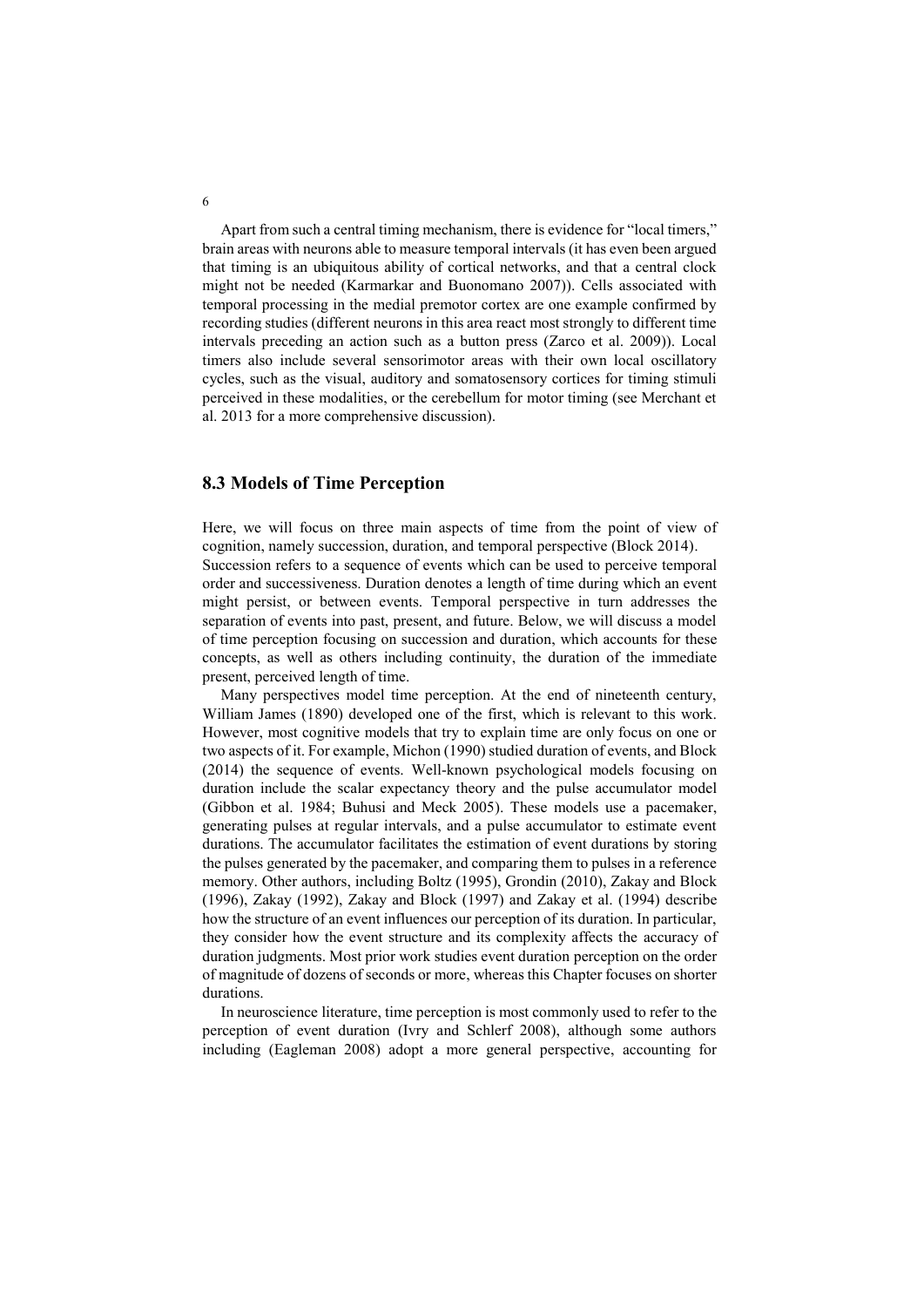duration as well as perception time scale and sequence. Studies on the perception of time abound in both the neuroscience and the behavioral literature. Some are related to memory processes, the order of events as we experience them. They distinguish recalling when an experienced event happened from estimating its duration. Others are related to consciousness, the awareness of subjective time. Still others are concerned with time in relation to sensory processing, for example the processing of speech, music and successive visual images. Grondin (2010) offers pointers to the literatures of each of these, as well as many others. Ivry and Schlerf (2008) contribute a review of dedicated and intrinsic models of time perception.

## **8.4 Global Workspace Theory and the LIDA cognitive architecture**

In contrast to most previous models of time, which are limited to one or few cognitive phenomena, our model is based on a general model of cognition: LIDA (Learning Intelligent Distribution Agent), a conceptual and computational cognitive architecture partially implementing and fleshing out the Global Workspace Theory (GWT) of consciousness and a number of other prevalent cognitive science and neuroscience theories, including Varela, Thompson and Rosch (1991); Anderson (2003); Glenberg and Robertson (2000), perceptual symbol systems (Barsalou 1999), working memory (Baddeley and Hitch 1974), memory by affordances (Glenberg 1997), long-term working memory (Ericsson and Kintsch 1995), transient episodic memory (Conway 2002), and Sloman's H-CogAff cognitive architecture (Sloman 1999).

## *8.4.1 Global Workspace Theory*

Among different theories of cognition, we choose to work from Baars' (1997) GWT, a prevalent psychological and neurobiological theory of consciousness. According to the GWT, the nervous system is a distributed parallel system incorporating many specialized processes. Various coalitions of these specialized processes facilitate making sense of sensory data currently coming in from the environment. Other coalitions sort through the results of this initial processing and pick out items requiring further attention. In the competition for attention a winner emerges, and occupies the global workspace, the winning contents of which are presumed to be at least functionally conscious. The presence of a predator, enemy, or imminent danger should be expected, for example, to win the competition for attention. However, an unexpected loud noise might well usurp consciousness momentarily even in one of these situations. The global workspace contents are broadcast to processes throughout the nervous system in order to recruit an action or response to this salient aspect of the current situation. The contents of this global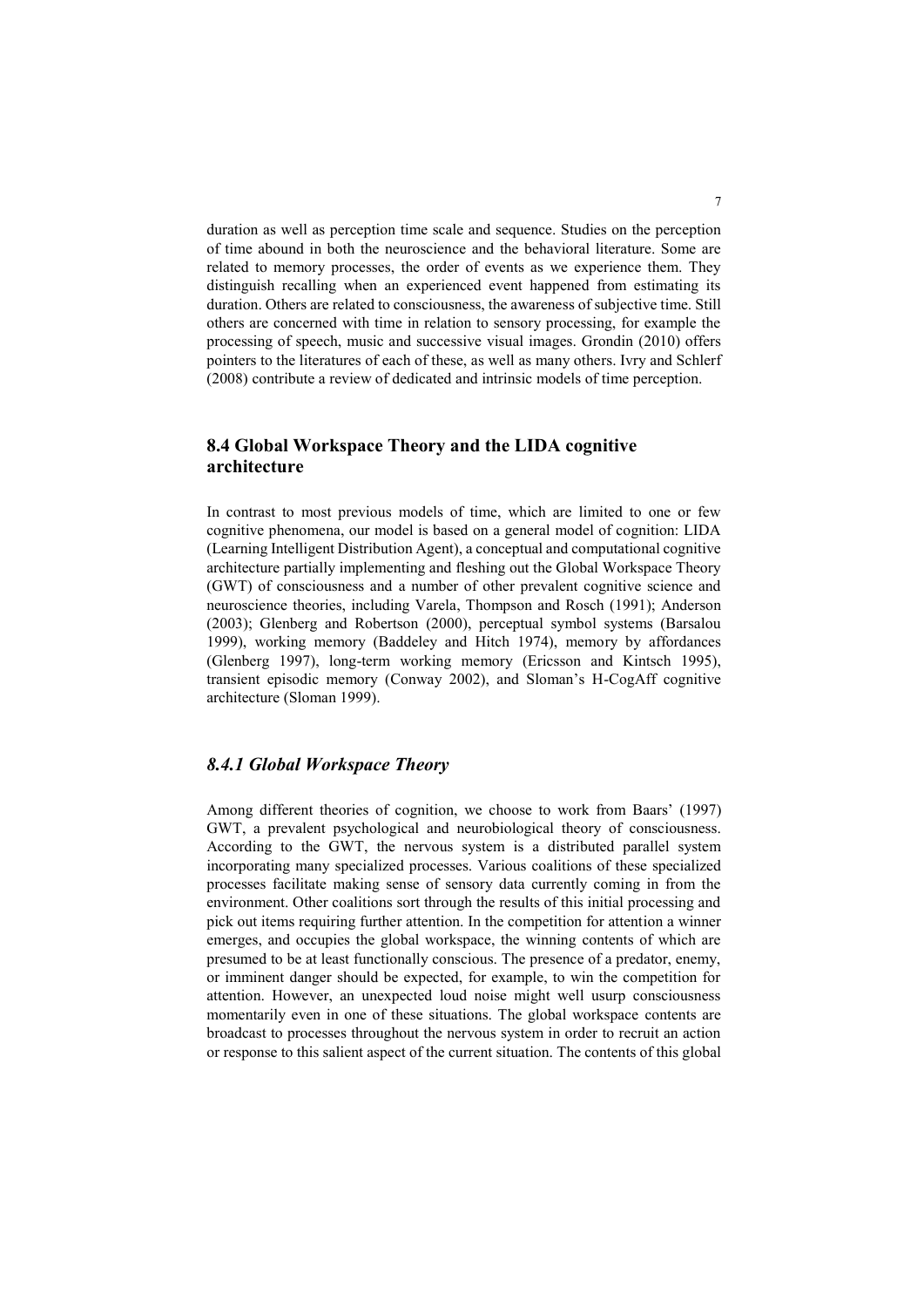broadcast also enable many modes of learning, which explains why it needs to be global. This broadcast provides large-scale integration via access consciousness as discussed in Sections 1 and 2 above. We hypothesize that it is accomplished through oscillatory synchrony (Baars et al. 2013). We will argue that Learning Intelligent Distribution Agent (LIDA), which implements Baars' GWT, may be suitable as an underlying cognitive architecture with which to explicate and investigate ideas and hypothesis regarding time.

### *8.4.2 The LIDA Cognitive Architecture*

Autonomous agents (including humans, animals and artificial agents) have to frequently sample (sense) their environments and choose appropriate responses (actions). Agent's "lives" can be thought of as consisting of a sequences of such cycles, which we call cognitive cycles. Each such cycle consists of units of sensing, attending and acting. Cognitive cycles can be thought of as moments of cognition, cognitive "atoms", and are similar to action-perception cycles in neuroscience (Fuster 2002; Freeman 2002). Based on evidence from empirical neuroscience, and consistent with psychophysical paradigms measuring reaction time, we have estimated the duration of cognitive cycles to be approximately 200-500ms (Madl et al. 2011). However, these cycles can partially overlap (Figure 8.5B), leading to a rate of 5–10 cycles per second (Baars et al. 2013; Franklin et al. 2013). The LIDA cognitive cycle is not built into the model, but rather, emerges from it. Almost all of the modules as seen in Figure 8.2, run continuously and asynchronously in parallel.

There are three phases in each cycle: the understanding phase, the attending phase, and the action selection and learning phase. In the understanding phase, the agent tries to make sense of its situation by updating its representations of external entities (perceived through the senses), as well as internally generated features. In the attending phase, the agent selects the most salient, important or urgent part of the constructed representation - the part that needs to be attended to. This part is sent to the rest of the system as the conscious broadcast (and thus becomes the current content of consciousness). In the third phase, internal resources are recruited based on this content - potential actions for the action selection mechanism to choose from. Furthermore, the conscious contents facilitate and modulate learning into multiple different memories. Figure 8.2 shows this process, starting in the upper left and proceeding roughly clockwise. Although the descriptions will be in terms of modules and processes, LIDA makes no commitment regarding whether the neural structure in humans is modular or localized. However, it is possible to tentatively assign neuronal correlates to LIDA's modules based on functional correspondence (Franklin et al. 2013), which we will briefly mention below.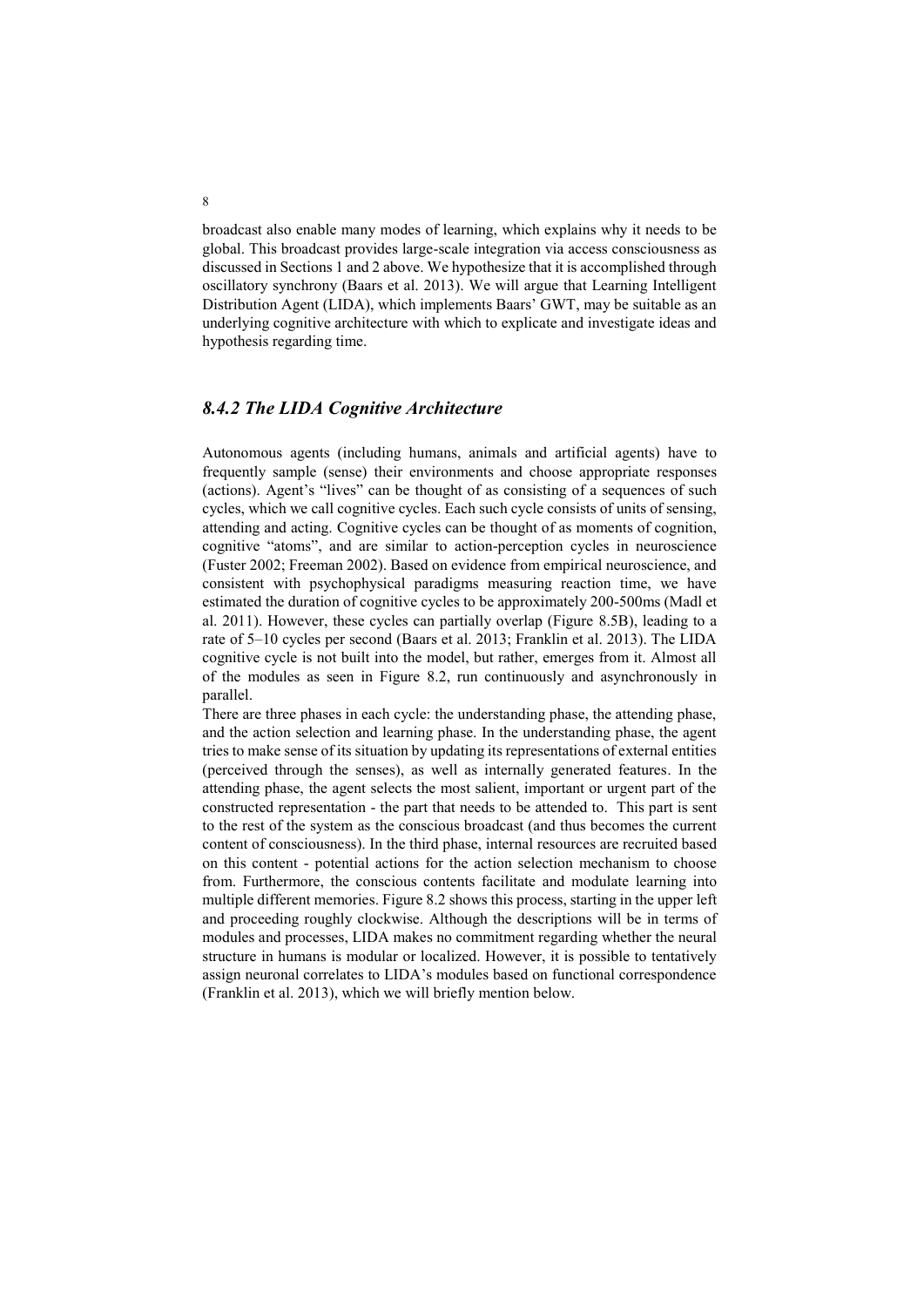

**Fig. 8.2** The LIDA Cognitive Cycle

1

The understanding phase starts with incoming sensory stimuli from the external and internal environments activating low-level feature detectors in Sensory Memory where they are partially interpreted by short term (tens of milliseconds) processes (sensory memory corresponds to sensory brain areas, such as the visual and auditory cortices). Results thereof proceed to LIDA's Perceptual Associative Memory (PAM) (long term associative recognition memory) to be processed by higher-level feature detectors, which can activate more abstract representations, e.g. objects, categories, actions, events, etc., as well as to the preconscious Workspace (a preconscious working memory with duration in tens of seconds). LIDA uses graphical representation<sup>4</sup>, nodes and links, in PAM and in the Workspace to represent features, objects, categories, actions, feelings, events, etc. Localizing brain areas functionally corresponding to representations in PAM is not straightforward, as they are distributed and multimodal (Fuster 2004; 2006; Barsalou 2008; Fuster and Bressler 2012). Some areas involved in such representations include the perirhinal and orbito-frontal cortices and the amygdala.

Contents of the Workspace continually cue PAM, Spatial Memory (long term), Transient Episodic Memory (lasting a few hours or a day), and Declarative Memory (long term). Local associations recalled from the cueing of these various memories return to (or perhaps only point to) the Workspace. Neural correlates corresponding to these long-term memories include the hippocampus. On the other hand, the

9

<sup>4</sup> More specifically, LIDA often uses directed graphs composed of nodes and links to represent items (nodes) and relationships between them (links).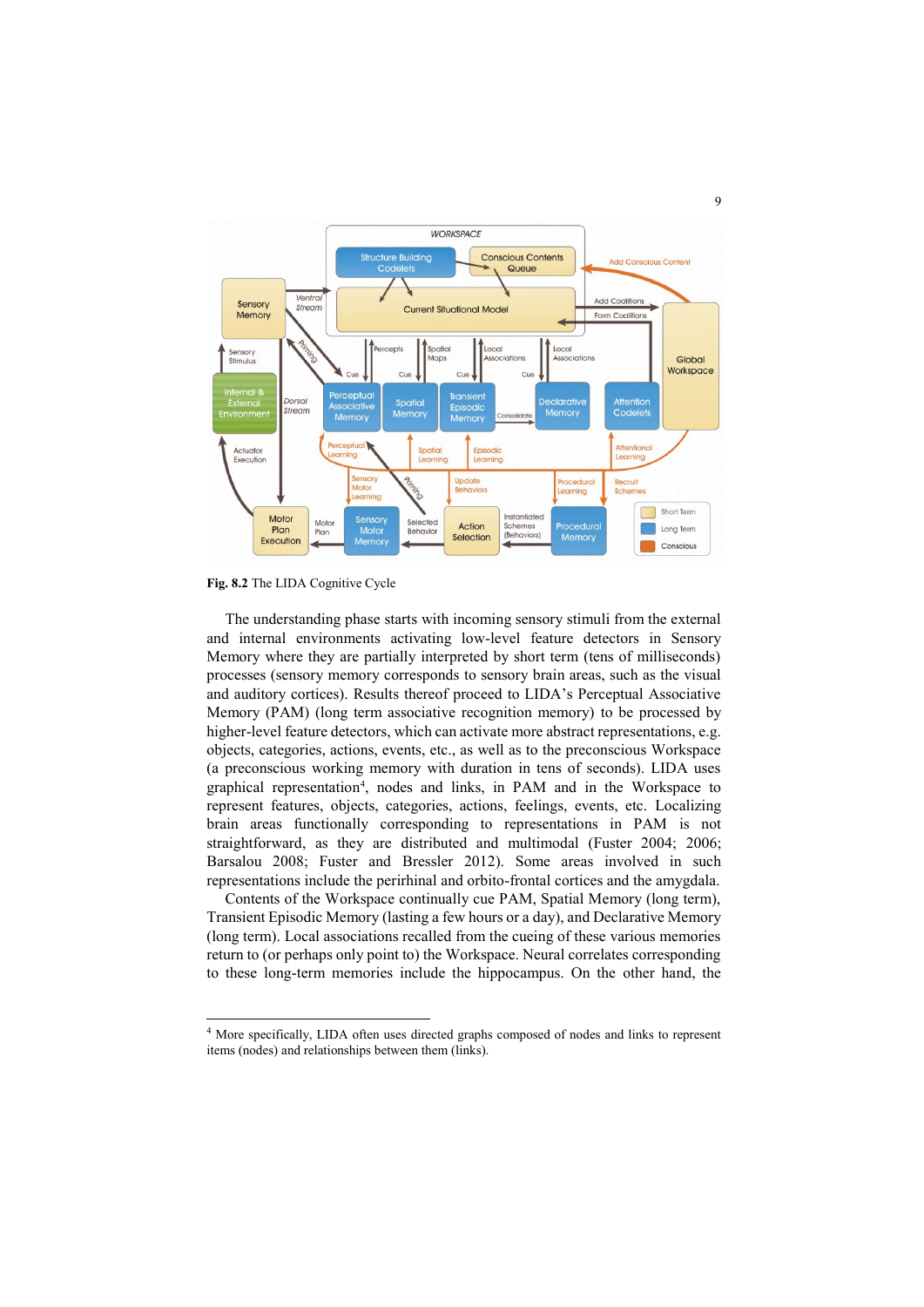Workspace might correspond to temporo-parietal and frontal lobes and the entorhinal cortex (Franklin et al. 2013).

Workspace contents are operated upon by structure building codelets<sup>5</sup>, with the results being used to update the agent's preconscious Current Situational Model (CSM) within its Workspace. The agent's understanding of events occurring right now (i.e. within the last few cognitive cycles) is represented in this Current Situational Model (Snaider et al. 2012). The understanding phase is concerned with updating this CSM within the Workspace. Representations within the workspace may persist in subsequent cognitive cycles, until they decay away. Another submodule of the Workspace, the Conscious Contents Queue will be discussed in Section 8.5.

For many complex agents with multiple senses, "living" in complex, dynamic environments, the Current Situational Model will contain far too much information to be responded to within a single cognitive cycle  $(\sim 200-500 \text{ ms in humans (Madl})$ et al. 2011)). Some filtering is needed to select the most salient information that must be attended to. In LIDA, attention codelets begin this filtering, or attention, phase of the cognitive cycle by creating coalitions of parts of the Current Situational Model. Each attention codelet looks for items corresponding to its particular concerns. On finding such, it creates a coalition containing their structures, and moves them to the Global Workspace. Subsequently, a competition in the Global Workspace chooses the most salient (the most relevant, important, urgent, novel, unexpected, loud, bright, moving, etc.) coalition, which then becomes the content of consciousness, and is broadcast globally to facilitate action selection and multiple modes of learning (implementing the large-scale integration and broadcasting mechanism suggested to underlie human functional consciousness in Section 8.2). The winning contents of the Global Workspace roughly correspond to neurons in different brain areas which are temporarily bound and integrated via oscillatory synchrony (Baars et al. 2013). This broadcast completes the attention phase of LIDA's cognitive cycle.

The third and final phase of the cognitive cycle is concerned with learning in several modes, and with action selection and its execution. Since these modules and processes play little significant roles in the perception of time, and have been described in detail elsewhere, we will describe them only briefly here. Based on Drescher's (1991) schema mechanism, data structures in Procedural Memory are called schemes. Each scheme consists of a context, an action, a result, and a baselevel activation which measures the likelihood of the result happening should the action be taken in the scheme's context. Each of the first three components are structures of nodes and links. Schemes whose context and/or results intersect the current conscious broadcast are instantiated as behaviors and passed to the Action Selection mechanism, where one is chosen and sent along for execution. Procedural Memory might correspond to the striatum and anterior cingulate, whereas the action

-

<sup>&</sup>lt;sup>5</sup> A codelet is a small, single purpose, independently running piece of code, corresponding to a process in Baars' Global Workspace Theory. Structure building codelets build structures of nodes and links.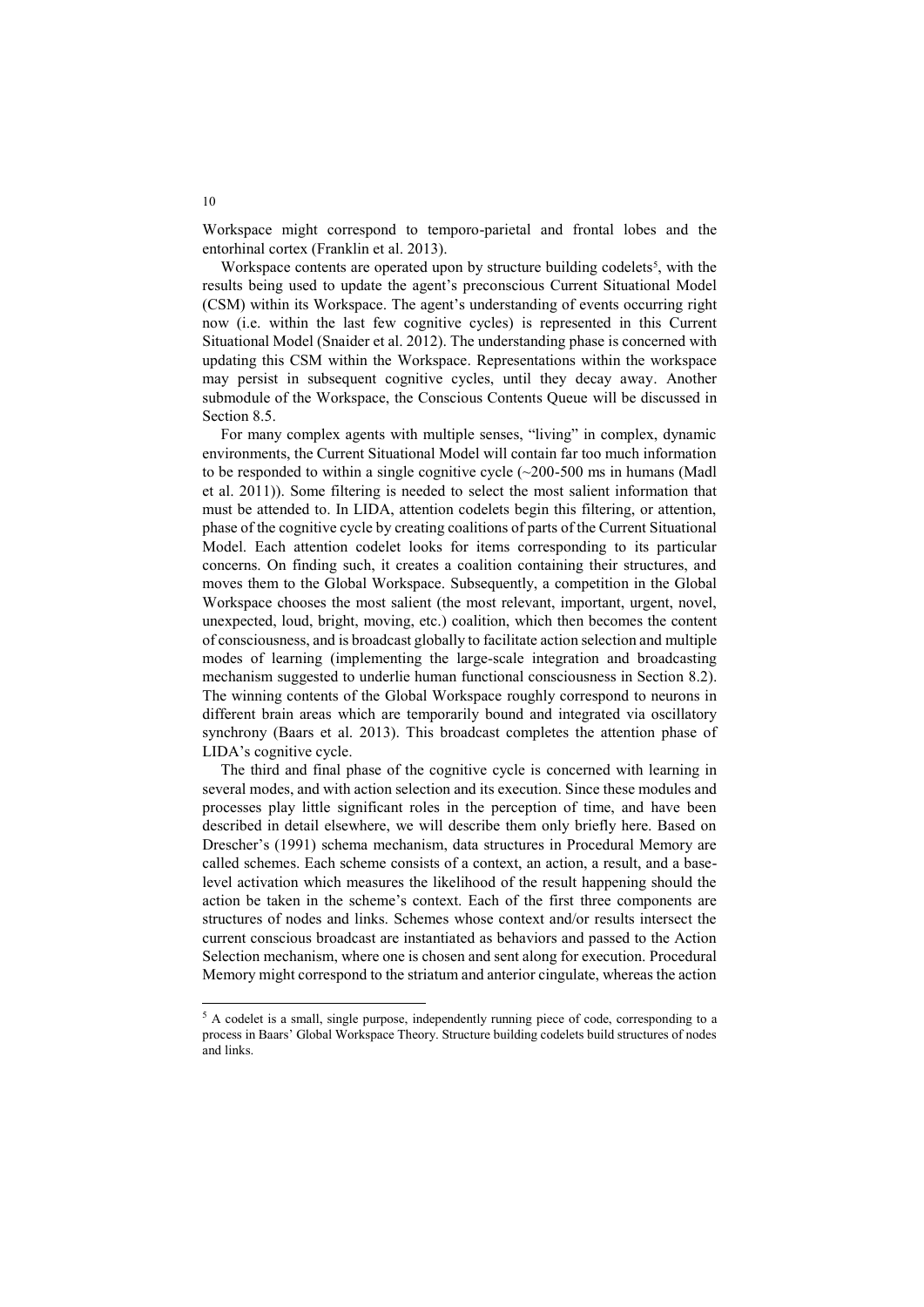selection mechanism might be grounded in the basal ganglia in brains (Franklin et al. 2013). Learning in the different modes takes place concurrently, completing the final phase of the LIDA cognitive cycle.

LIDA advocates a discrete view of consciousness, in accordance with GWT and the converging neuroscience evidence outlined in Section 2. As we shall see in the descriptions of the computational LIDA agents reproducing psychological experiments in Section 8.6, this view is also consistent with multiple behavioral paradigms investigating consciousness and attention, among others Allport's (1968) experiments on perceptual simultaneity (which have traditionally been interpreted to require consciousness to be continuous). This view is also consistent with the philosophical conception of streamlikeness provided by Rashbrook-Cooper in this book, which allows for subjective continuity despite of gaps in consciousness. Just like his conception, LIDA's view can be seen as an extensionalist account of temporal experience.

#### **8.5 A LIDA-based Model of Time Perception and Production**

#### **8.5.1 The Immediate present Train Model**

The LIDA model for time perception and representation is based on ideas from William James (1890). He discussed the "specious present," a term originally coined by E.R. Clay (1882). It has been called "specious" (plausible but wrong) since the present experienced by the human mind, instead of being a duration-less instant, is taken to coomprise an interval.

Here we summarize the ideas introduced in Snaider et al. (2012). To describe our model we need first to briefly discuss some basic attributes of time: duration of short events, time duration scale, and succession. These attributes are fundamental for time flow perception, time concepts representation, and for defining what we call the Immediate Present Train (IPT), a more concrete instantiation for James's specious present.

 Duration is probably the most well studied property of time. Saint Augustine (Warner 1963) discussed this issue, and argued that because the present is just an instant without duration, memory is required to measure an event's duration. We propose that without *any* memory it is not possible to have any notion of the concepts of past or of event duration. Notice that it is critical what we meant by "any memory" in the previous sentence. Using the LIDA concepts, this refers to the absence of transitive episodic and declarative memories. The workspace would only retain the present percept elements, but no past content is cued. Even in this reduced context, it is still possible to have some functionality, such as reacting to the present perception. However, memory is required to interpret the idea of something past. To evaluate the duration of an interval, some memory for the event (or events) is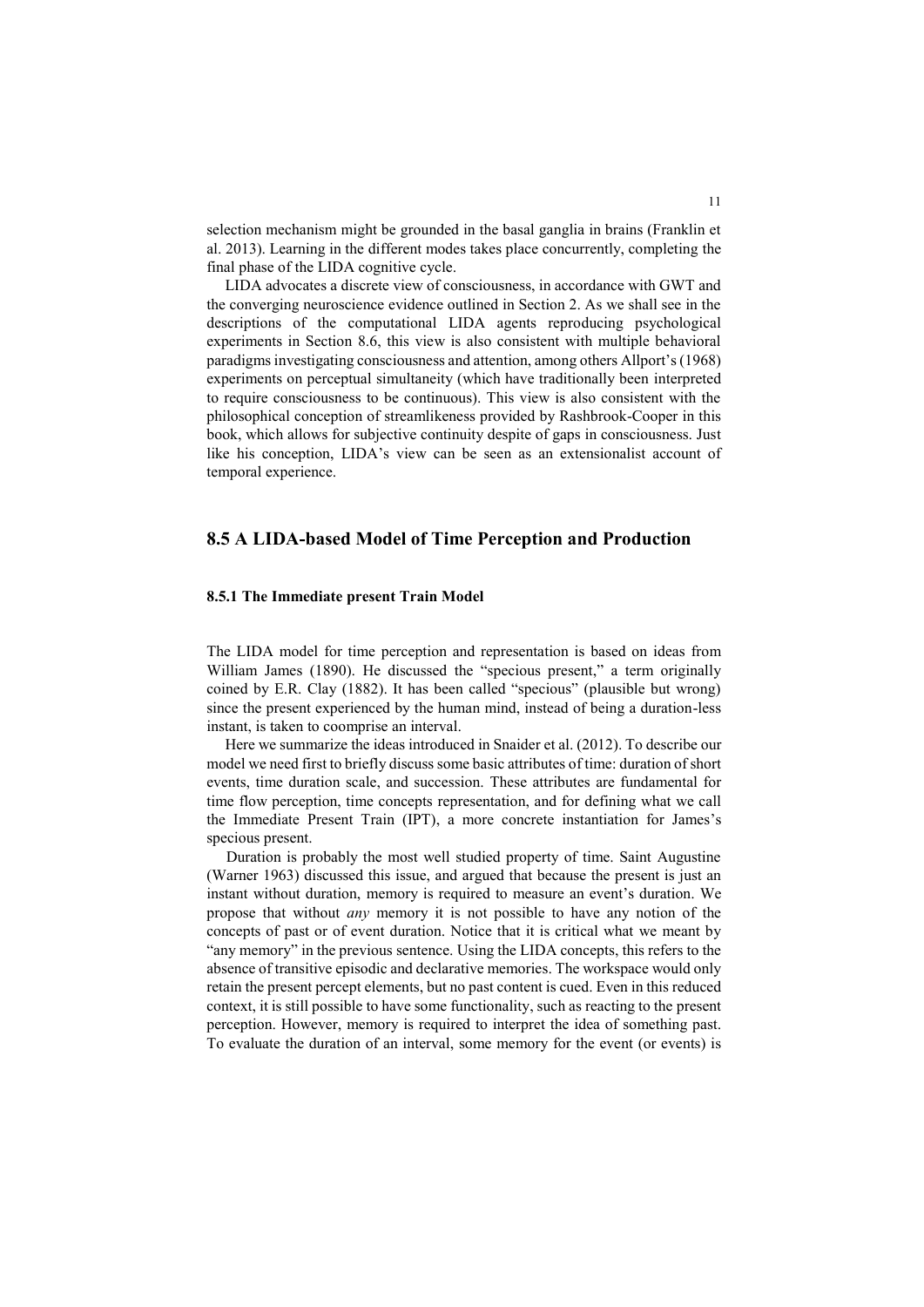necessary, or at least some memory of their temporal properties (e.g. its starting time, or an accumulator that counts pulses). If we relax this idea, and we allow some memories of the past few seconds (probably in the preconscious workspace), it would be possible to model the concepts of past and duration.

 The relative arrangement of events over time is an acknowledged property required for time awareness. Consider the events perceived by a subject. The arrangement that these events have is, in many cases, a piece of information as important as the events themselves. Processes such as detecting cause and effect situations, planning, and learning a path are possible when the perception and modeling of the sequence of the participant events are available. A nice metaphor for this is a family photo album. The photographs' order is telling us a story. A different arrangement may tell us a completely different one. If instead of an album we have a pile of pictures in no particular order, even the concept of story disappears.

 When the intervals and durations of situations are relatively large (i.e. durations of some minutes, hours, days or even longer ones), we assume that an episodic memory module (as described in LIDA) participates in the process of maintaining the chronology. However, when events have durations between a fraction of second to a small number seconds, another entirely different mechanism is required. We consider the sequence of conscious broadcasts as the genesis of the stream of consciousness. Since humans are capable of *perceiving* this succession of broadcasts (Franklin et al. 2013), we introduce a structure that maintains this sequence, called the Conscious Contents Queue (CCQ) (Snaider et al., 2012), in LIDA's Workspace (see Figure 8.2). James (1890, 606–607) clearly expressed this idea:

> "If the present thought is of A B C D E F G, the next one will be of B C D  $E F G H$ , and the one after that of C D E F G H I -- the lingerings of the past dropping successively away, and the incomings of the future making up the loss. These lingerings of old objects, these incomings of new, are the germs of memory and expectation, the retrospective and the prospective sense of time. They give that continuity to consciousness without which it could not be called a stream."

Although the CCQ name implies a queue's functionality (and in part this is true) it also resembles the behavior of a buffer. Its structure enables random access to its elements, while preserving their order. This allows several time related perceptual operations, such as the measure of an event's duration, or the detection of repeated event sequences.

For James, the specious present was "the prototype of all conceived times... the short duration of which we are immediately and incessantly sensible." James seems to imply a temporal interval, a "short duration," within which perceptions can be viewed to be in the present. For James, this duration could extend up to about twelve seconds. Latter users of the term "… specious present" take it to mean "the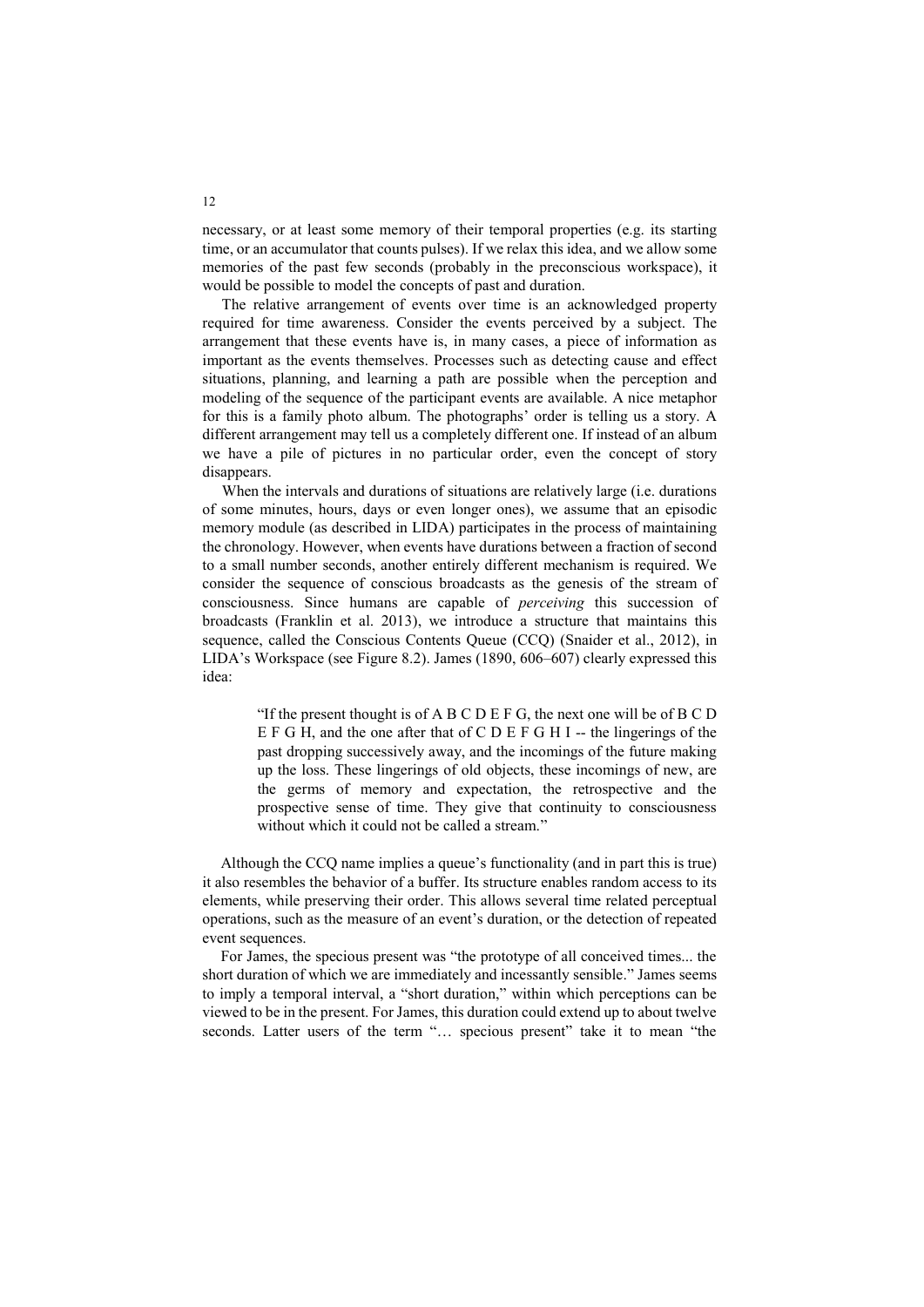(maximal) window through which we are directly aware of change and persistence…"

With this usage, there is considerable controversy as to the timespan of the specious present, but all current contenders are substantially less that James' twelve seconds (Dainton 2010). Wittmann (2011) reviews evidence suggesting the extent of an experienced moment to span a handful of seconds (mostly suggesting  $\sim$ 3s see also the chapter by Wittmann in this book). Block also estimates this duration at about 5s (Block 2014).

Note that distinguishing events that last less than the estimated timespan of the specious present, and in some degree, modeling their chronology, are still possible. However, as in the case of timespans larger than the specious present that cannot be distinguished directly, some events are too excessively short to be identified as individual events. Images in TV screens are the prototypical example. Although we perceive them as moving images, they are actually static images presented in rapid succession. It is impossible to humans to perceive them as separated events. These ideas suggest that there is a range of event durations that humans can perceive directly, which we name perceptual time-range. Events with durations below this range are represented as a combination (e.g. the frames in the TV screen), or they may not be perceived at all. Events with durations above this time-range are still discernible using other cognitive processes such as episodic memory functionality or reasoning, but direct perception is not possible.

We hypothesize that these limits are not strict or fixed, and vary according to the nature and salience of the events. For example, when riding a rollercoaster, we would perceive a fast succession of stimuli, which may lead to a more than normal fine grain distinction of events.

In LIDA—although we often borrow from and build upon the ideas of James we do not conceive of the "immediate present" as a fixed, absolute duration. Rather, we define it in terms of the events an agent (biological or artificial) might be currently conscious of. Every event that is broadcast consciously, and can be acted upon (or reported, or introspected upon), becomes a component of the "immediate present" when it is broadcast; and is included into the subjective past only once replaced by different events of a subsequent conscious broadcast.

Keep in mind that motion may be perceived in a single conscious broadcast, making us "directly aware of change and persistence." Thus with the previous estimation of specious present duration, we might claim it is comparable with that of a cognitive cycle, roughly 200-500 ms (Madl et al. 2011). Though motion can be directly perceived, events being perceived within the same cognitive cycle and becoming elements of the same conscious broadcast will be experienced as being simultaneous (e.g., flashes of light separated by a small distance and a few milliseconds), that is, as being a single event.

Snaider and colleagues (Snaider, et.al. 2012) combined these attributes of time into their Immediate Present Train where the (specious) present is modeled by a train, in which its extent corresponds to the timespan of the specious present. The cars in the train denote an ordered sequence of time steps, which contains the last few conscious events. In LIDA terms, the cars keep the elements of the recent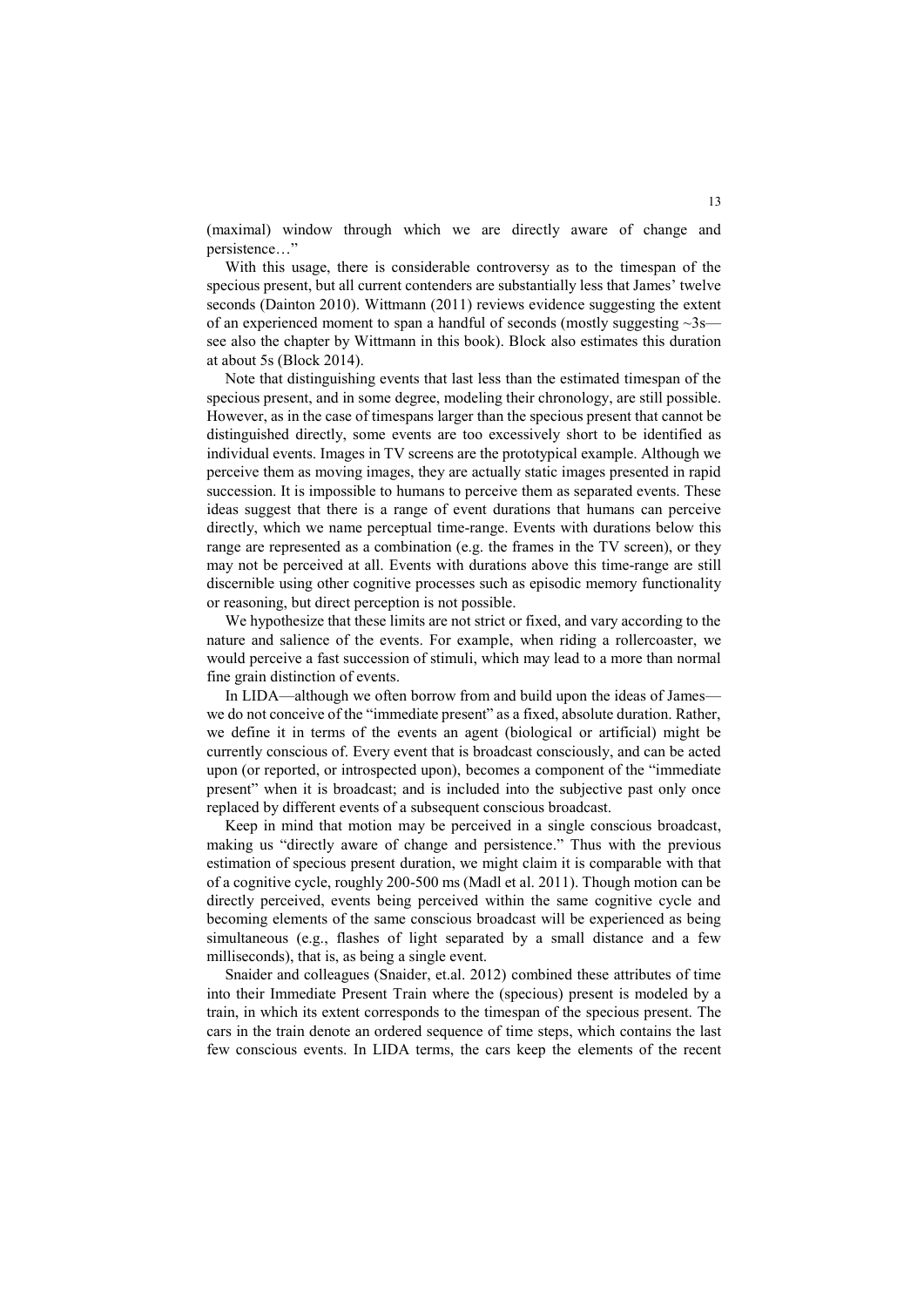broadcasts. Notice that the size of a car represents the extent of the shortest interval that can be distinguished directly. In other words, the train models the scope of events' durations discussed previously. We hypnotize that the train receives new conscious content every a few hundreds of milliseconds (for humans), and a car is appended to the front of the train with this content. Correspondingly, cars at the end are removed from the train. The train representation comprises several instants, which allows representing non-simultaneous events as components of the immediate present. In effect, events may be in different cars but still belong to the same train.

Note that an event shorter than the timespan equivalent to a single car may be represented directly as a change event. For example, the movement of a ball can be modeled as a moving-ball event, instead of a sequence of ball-position events.

Although this model may suggest that the duration represented by each car and the number of cars in the train are fixed magnitudes, the model actually allows variations in them. The interval comprising two consecutive conscious events may vary, thus affecting the duration represented by each car. Also, the elements in a few of the cars may decay away, removing these cars from the train (which changes the total duration represented by the train).

 As we mentioned previously, the Conscious Contents Queue (CCQ), a submodule in the LIDA's workspace, is a more concrete instantiation of the Immediate Present Train and the specious present (Snaider et al. 2012). It is a combination of a queue and a buffer. It comprises a variable number of cells, similar to the cars described above. CCQ resembles a queue, since it has a head and an end, and the content of one cell is pushed back to the following cell when fresh elements arrives. However, unlike queues, the cells can be accessed directly, allowing other process (particularly structure-building codelets) to read several cells simultaneously. With each broadcast, the CCQ receives new content, which is inserted in the head of the CCQ, while the old content is shifted towards the end. As other representations in LIDA, elements in the cells have activation, which decay over time. Some elements loss all their activation and are removed from the queue. Eventually, all elements in one cell may decay away, and then the cell itself is removed from the queue (even if it is not at the end). The frequency of the conscious broadcasts may vary over time as a factor of the many triggers of the Global Workspace module. As a consequence, the size of the CCQ (and the time that it ultimately represents) is not fixed. In other words, the time required to complete LIDA Cognitive Cycle phase defines the frequency of the broadcast and the duration determined by a cell in the CCQ. For humans each phase takes approximately 100 ms (for simple tasks, the understanding phase is estimated to take 80–100 ms, the attending phase an additional 120-180 ms, and the action selection phase 60-110 ms (Madl et al. 2011). This duration determines the lower limit of the perceptual time-range, and the count of cells in the CCQ defines its maximum.

Structure-building codelets can approximately calculate the duration of short events by simply counting the number of cells that that event spans (see figure 8.4). Several factors affect the precision of these calculations. One of these factors is the activation decay of the elements in the CCQ described above. Another factor is the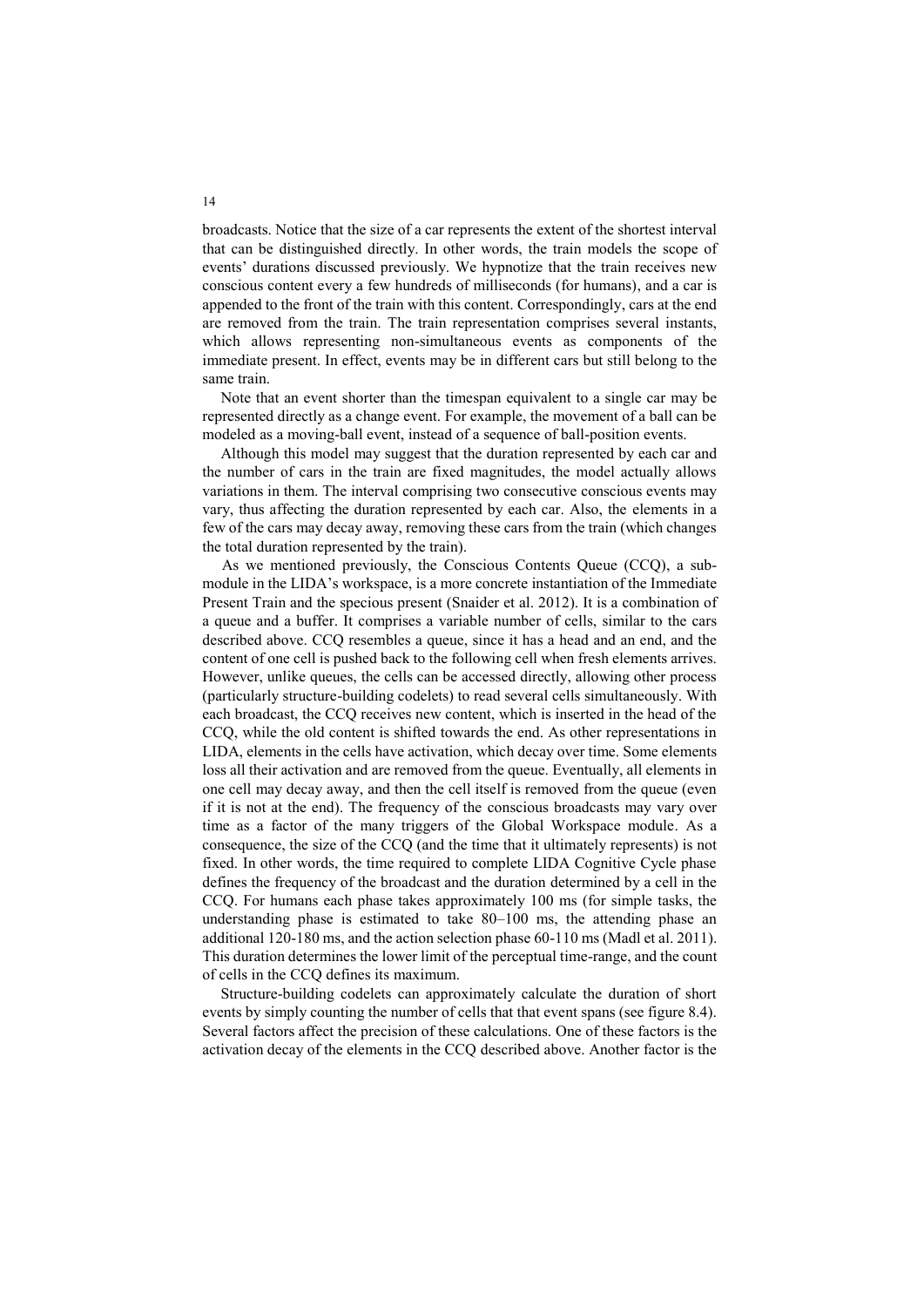frequency of the conscious broadcast, which can vary. In general, when more stimuli are present, the frequency of conscious broadcast is higher (as in our example of a rollercoaster ride). This has the effect of filling the cells faster, and the 100 ms estimation for the duration represented by each cell becomes inexact. Actually, structure building codelets that inspect the CCQ elements will erroneously consider that each cell still represents 100ms, and the event duration perception will be distorted producing the effect that the duration is longer than it really is, or in other words, producing the sensation that time flows more slowly, an effect that was reported in several experiments, e.g., Eagleman (2008).



**Fig. 8.3** The Conscious Contents Queue. (From Snaider et al. (2012) with permission from Elsevier)

 Codelets may also perform other time related operations, such as determining cause-effect situations (for brief events) using the CCQ, thanks to its sequential order. If one event is present in a cell closer to the head than other event, a codelet could use this a signal for creating a cause-effect relationship between these two events (see Figure 8.4). Another operation may be the detection of simultaneous or quasi-simultaneous events, depending on the number of cells considered for the tasks.

 The current main representation in the LIDA architecture comprises nodes that represent concepts, and links, which denote relationships between these concepts. In the general case, nodes are *grounded* in sensor and motor memories. For example, the node representing the color red is ultimately rooted in the light sensors sensible to that color. However, in LIDA, time-based nodes, such as duration nodes, are grounded by the CCQ. Short duration nodes are instantiated, by codelets when they detect these intervals as we described previously. Other nodes for concepts such as fast and slow, can be derived from these duration nodes. The abstract notions of "duration" and "flow of time" can be created as categorizations of simpler nodes. To explain the creation (and perception) of nodes for larger spans, such as nodes representing minutes, hours, or even longer intervals, we hypothesize that an episodic memory module is required. However, these concepts for longer periods are correctly interpreted and handled thanks to their connection with the simpler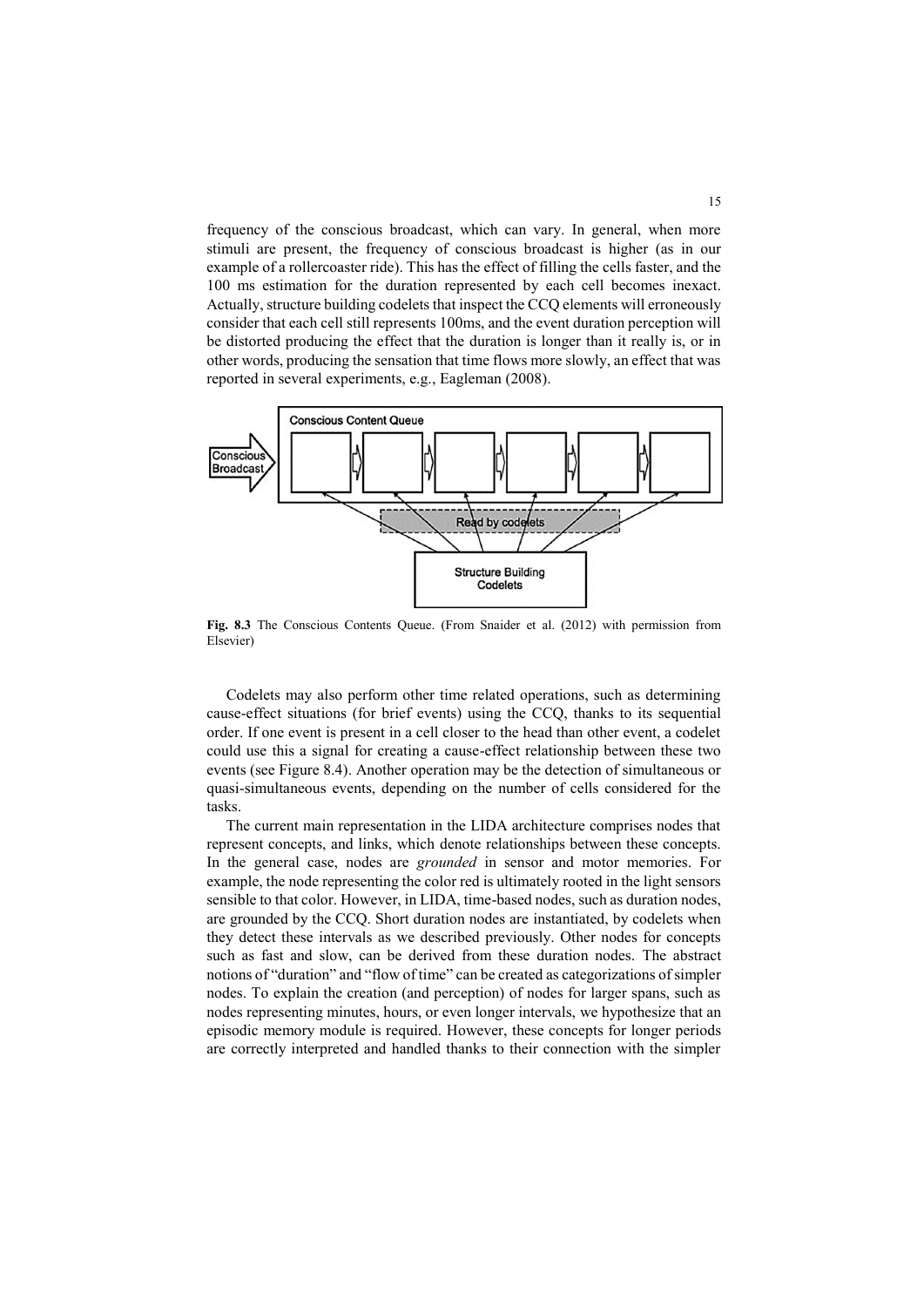ones grounded into the CCQ. In our view, the CCQ mechanism provides the seminal concepts for interpreting and working with time related concepts in LIDA.



**Fig. 8.4**. Detecting causes and effects (A) and determining durations (B) using the Conscious Contents Queue. **A**: A Cause-effect Detector Structure Building Codelet detects that the "circle" content precedes the "square" content in the CCQ, and would create a "circle before square" representation in the Workspace. **B**: A Duration Detector Structure Building Codelet can select repetitions from the CCQ, and count the number of occurrences. The Codelet can then create a representation of the duration of the selected content in the Workspace, based on this number and on the duration of the cells in the CCQ. (From Snaider et al. (2012) with permission from Elsevier)

# **8.6 Computational Reproductions of Experiments Involving Time**

## *8.6.1 Consciousness and Continuity—The LIDA Allport Agent*

The idea of consciousness possibly being discrete has been strongly criticized and in some cases even outright rejected based on those empirical results in the phenomenal simultaneity paradigm which seem to contradict discrete (e.g.,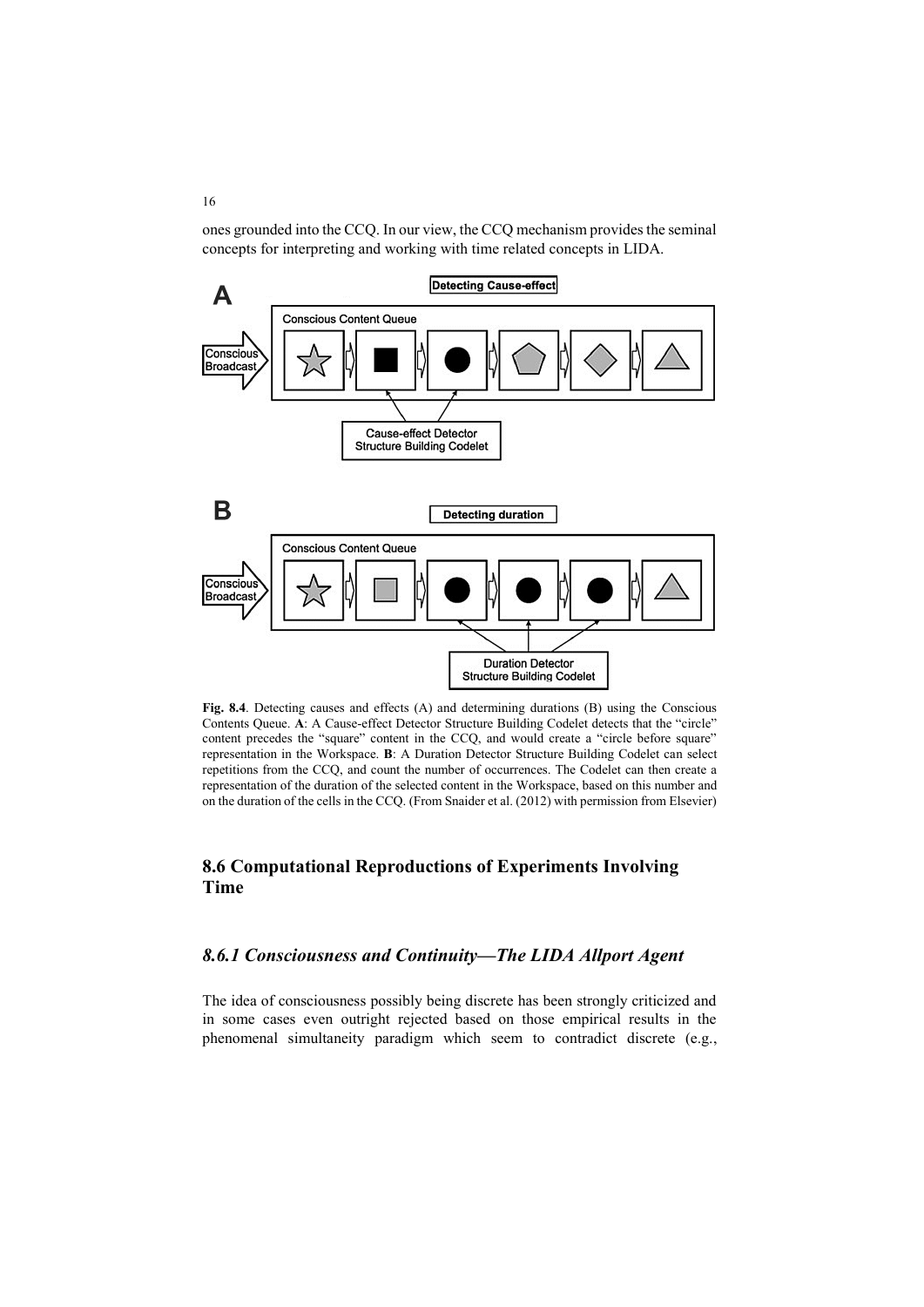cinematic) models. A number of frequently cited experiments were conducted by Allport (1968), who aimed to compare two prevalent competing theories of consciousness at that time, Stroud's (1967) Discrete Moment Hypothesis (DMH) and the Continuous Moment Hypothesis. The former states that consciousness comprises distinct and not overlapping conscious "moments," within which timeorder information is lost, whereas the latter views conscious "moments" as corresponding to continuously moving segments of incoming sensory information. Allport's empirical results contradict the DMH, leading him to reject Stroud's discrete model.

However, although the LIDA model—like Stroud's—also proposes consciousness to be discrete, it can still account for this empirical evidence. To show this consistency, as well as to strengthen the claim that LIDA's GWT-based consciousness mechanism can model human functional consciousness, we have replicated Allport's experiment computationally with a LIDA-based cognitive software agent (Madl et al. 2011).

In Allport's (1968) experiment, participants faced a screen displaying a horizontal line in one of 12 possible positions on this screen (see Figure 8.5A), and rapidly changing position moving upward. Each time the line reached the top position, the screen was first left blank for the amount of time it took for the line to traverse the screen, and then the line reappeared in the bottom position, moving upward. These cycles of the screen alternating between showing the moving line and being blank were repeated. Participants could control the cycle time  $(\tau)$ .

When cycle times were set to be large, participants were able to see the line jumping from one position to the next. When they reduced τ, participants saw multiple lines, moving together. However, at and below a small cycle time S, they reported perceiving an unmoving array of 12 lines which flickered in synchrony, instead of individual lines.

The task of the participants was to keep changing  $\tau$  until they arrived at cycle time S and stopped perceiving moving lines. They were asked to do this in two types of trials, in which their cycle times were recorded. In the first type, they had to decrease the cycle time from a high value towards S (accelerating the cycles until they reached a cycle time  $\tau_1$  at which they saw stationary lines). In the second type, they increased cycle time from a low value towards S (slowing the cycles until they started seeing movement at cycle time  $\tau_2$ ) – see Figure 8.5A.

The abovementioned hypotheses regarding consciousness make different predictions regarding the cycle times participants should arrive at in these two trial types. The Discrete Moment Hypothesis would predict that they should be different - there should be two cycle times,  $\tau_1$  and  $\tau_2$  at which the 12 lines can be seen on the screen without movement. At  $\tau_1 = S$ , subjects would not perceive movement because everything happening on the screen should fall within a single conscious "moment" (all line positions as well as the blank screen). On the other hand, at a time  $\tau_2$  which equals S/2 there should also be no movement, since at this cycle time conscious "moments" might alternate between containing all line positions (taking S/2) and between containing a blank screen (also taking S/2) – thus, no moving lines should be seen, only flickering. Therefore, the DMH would predict that in the above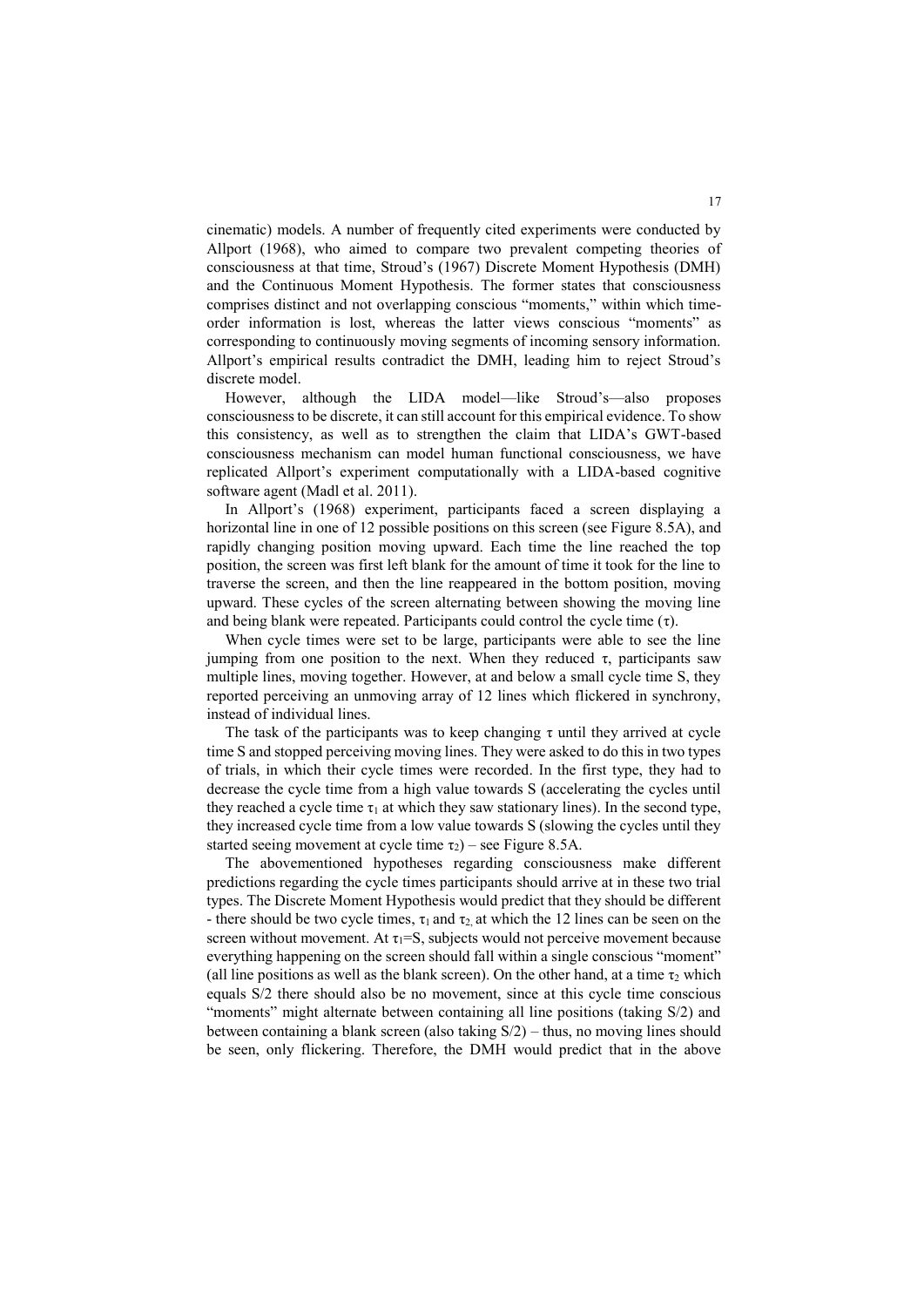experimental setting, subjects will arrive at two distinct cycle times in the two task types,  $\tau_1 = S$  when cycle times are decreased, and  $\tau_2 = S/2$  when cycle times are increased.

The Continuous Moment Hypothesis, in contrast, would predict only a single cycle time  $\tau_1=\tau_2=S$  at which no movement can be perceived. According to this hypothesis, events are judged to be simultaneous if they fall within one conscious "moment". In this experiment, the lines are perceived to be stationary when all line positions as well as the blank screen fall within a conscious "moment", when the cycle time is S. However, at a cycle time of S/2, there would still be movement – the conscious "moment's" contents would change from containing 12 lines, over containing fewer and fewer lines, to finally only containing the blank screen. Thus, participants should arrive at the same cycle time S in both trial types in this experiment.

Allport (1968) reports that the cycle times in the two trial types were not significantly different. Based on this result, he argued for the implausibility of the Discrete Moment Hypothesis. However, despite LIDA's consciousness mechanism being discrete, we have reproduced Allport's result with a LIDA-based computational cognitive agent.

To simulate Allport's experiment, the LIDA Allport agent used the cognitive cycles outlined in Section 4. The Allport agent had a pre-defined PAM to model the experimental stimuli, containing a PAM node for each of the line positions on the screen, and feature detectors corresponding to each line passing activation to the respective node corresponding to the currently visible line. The agent also had a pre-defined Procedural Memory (PM) containing two behavior schemes, for the "movement perceived" and "no movement perceived" buttons. The former was activated when the agent perceived no line movement (i.e. when all 12 line positions were present in the conscious broadcast), whereas the latter was pressed by the agent whenever it perceived movement. Cycle times  $(τ)$  were adjusted gradually in the environment, and the agent only had to react to whether or not it could perceive movement (this was computationally easier to implement than letting the agent decide the cycle time, but did not make any difference in the implications and predictions of the discrete consciousness mechanism).

The environment first successively decreased the cycle times from a high value, and then successively increased it from a slow value, similarly to the two trial types of the Allport experiment. The button responses of the agent were recorded, and the cycle times at which the agent pressed the "no movement perceived" button compared between the two trial types. The agent pressed this button at the same cycle time in both conditions – at  $96$ ms (Madl et al., 2011), which matches the results of the human participants described above (in contrast to the predictions of the DMH), and suggests that the durations of conscious "moments" in LIDA approximately match those of humans.

In LIDA, conscious episodes are discrete, but contrary to the DMG as argued by Stroud (1967), not always distinct. Subsequent conscious "moments" might contain percepts from prior moments (symbolized by the rectangles left of the dashed lines in Figure 8.5B). The duration of older percepts persisting in consciousness is

18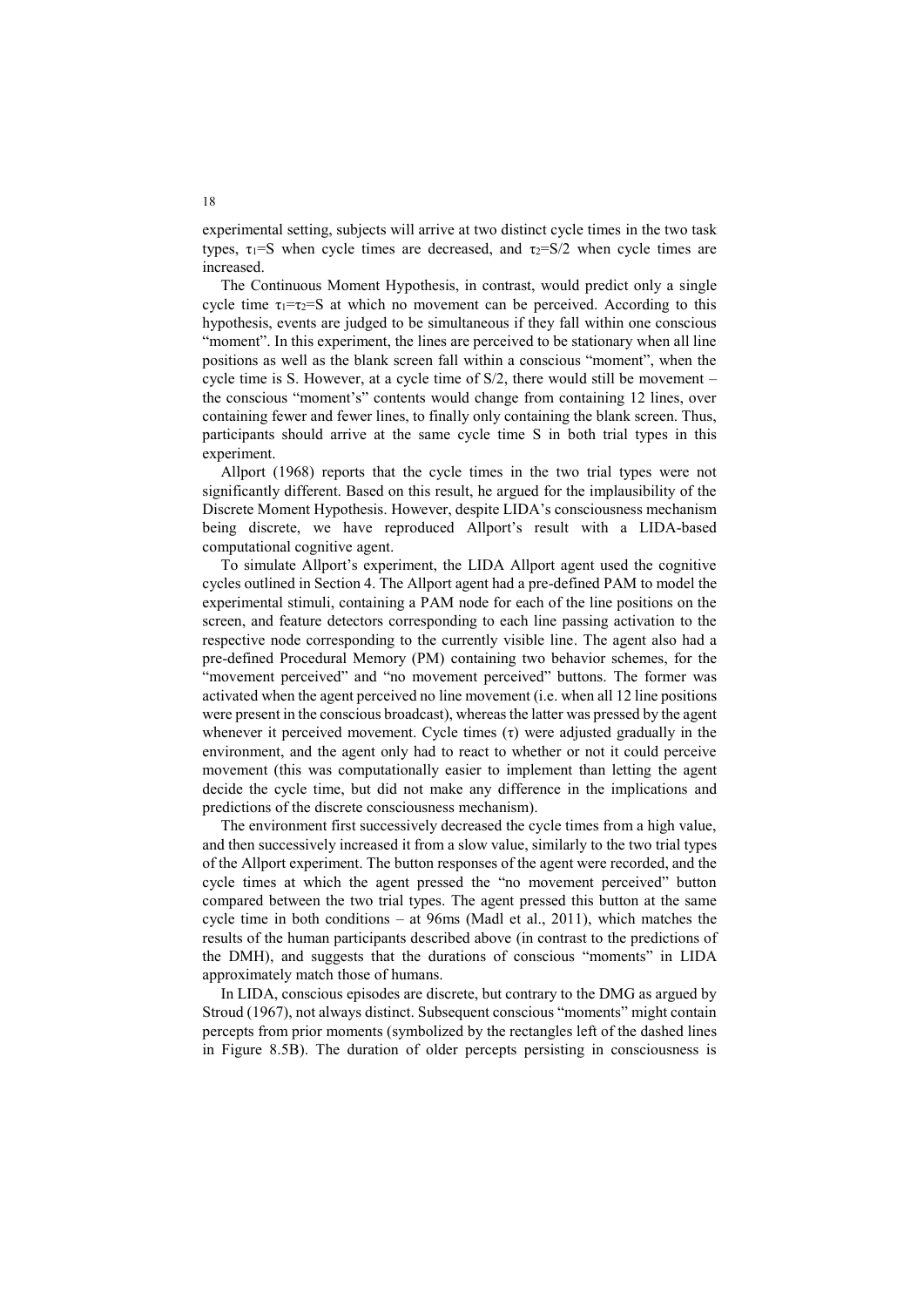influenced by multiple factors, including when (how long in the past) it was perceived, and on attentional modulation. Here we have an example of a systems level, computational cognitive model providing deeper understanding of an experimental result.



**Fig. 8.5** Allport's experiment (A), and a comparison of the refuted DMH (B, top, and C) and LIDA's discrete consciousness mechanism (B, bottom). **A**: The screen in Allport's (1968) experiment. A visible line was shown in one of 12 possible positions, moving upwards. Whenever it reached the top, the line vanished for the amount of time it took to reach the top. The cycle time is denoted by  $\tau$ . When  $\tau > S$ , participants could see movement (left panel). At  $\tau = S$ , participants perceived all lines at the same time, and saw no movement (right panel). **B**: Schematic comparison of the DMH (top) and LIDA's discrete consciousness hypothesis (bottom). The frames represent the temporal constraints of a perceptual moment or conscious "frame," and the solid rectangles symbolize incoming percepts. In LIDA, important percepts from previous conscious "frames" can remain conscious (rectangles left of the dashed lines in the frames in the bottom picture). **C**: Predictions of the DMH. If conscious moments were discrete and distinct, there would be two cycle times at which subjects would perceive no movement ( $\tau$ =S and  $\tau$ =S/2). Instead, Allport (1968) reports only one cycle time. (From Madl et al. 2011 with permission)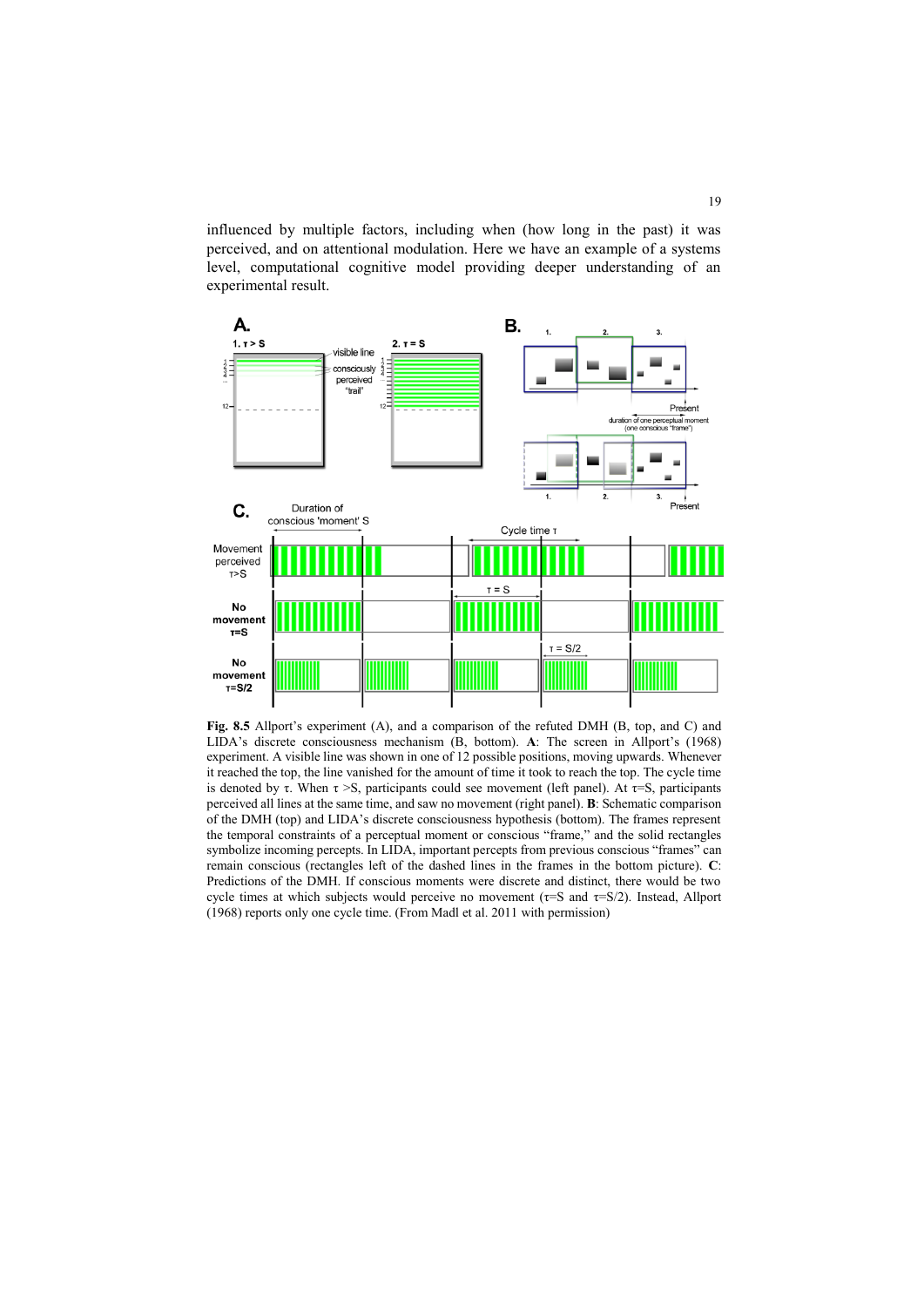## *8.6.2 Attention*

Two cognitive software agents were developed to reproduce experiments related to attention: the LIDA Attentional Blink (Madl and Franklin 2012) and the LIDA Attention agent (Faghihi et al. 2012).



20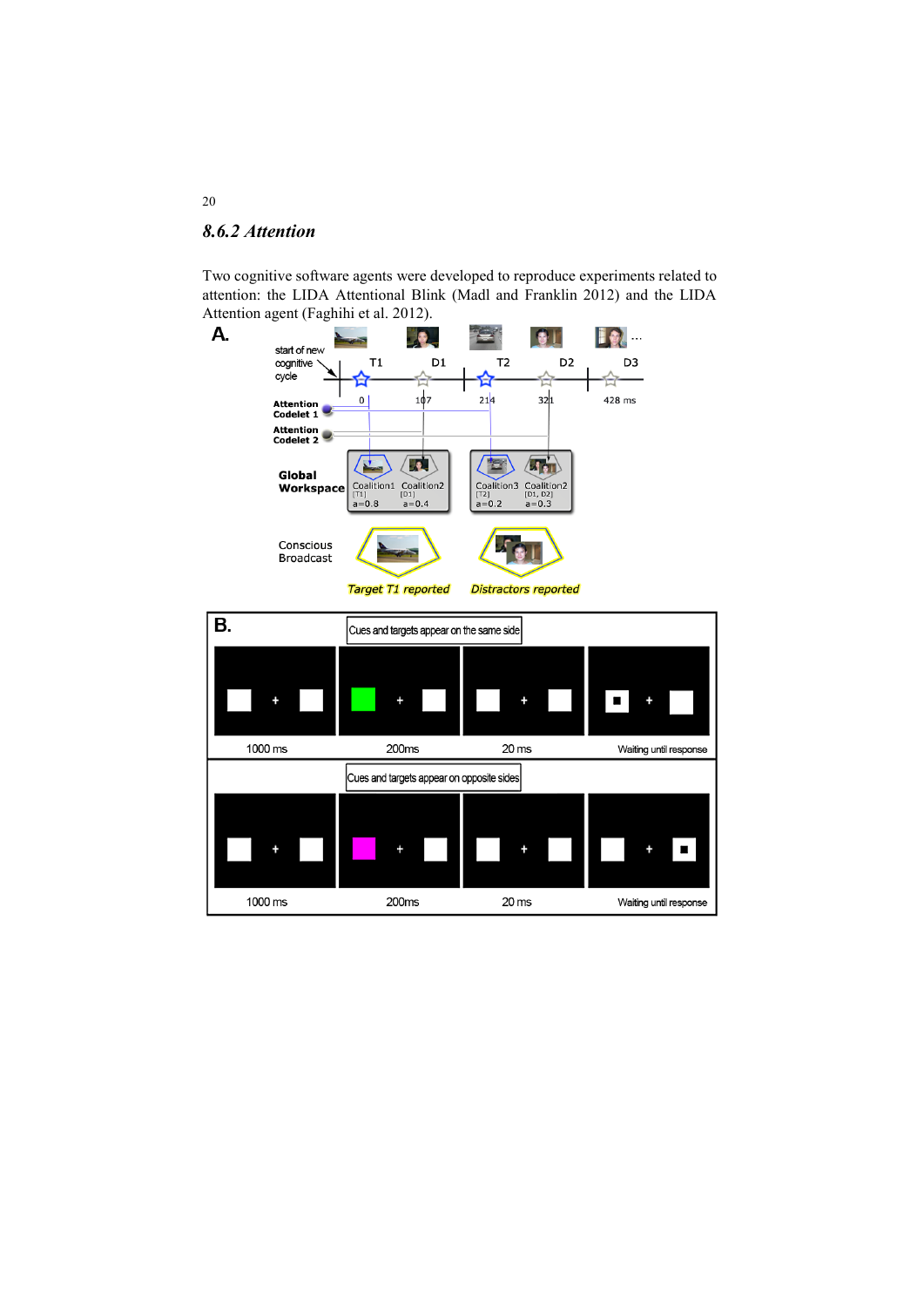**Fig. 8.6** Experimental paradigms reproduced by the LIDA Attentional Blink and LIDA Attention agents. *A*: Sequentially presented images in the Attentional Blink paradigm. Two targets (vehicles; T1 and T2) are presented with one distractor between them (D1) and several distractors after them (faces). In the figure, T2 cannot be consciously perceived and reported, because in the second cognitive cycle the distractors win the competition for consciousness (starting times of cognitive cycles are marked by bold vertical lines on the timeline). If T1 and T2 were presented subsequently, they would both be bound within the same coalition, and perceived consciously. *B*: Timeline of displayed cues in Van Bockstaele's experiment replicated by the LIDA Attention agent, with both target and cue being displayed on the same side in congruent trials (top), and on opposite sides in incongruent trials (bottom). (Fig. 8.6B from Faghihi et al. (2012) with permission from Elsevier)

The first LIDA agent accounted for the attentional blink (AB) (Madl and Franklin 2012), i.e. the observed phenomenon that subjects are frequently unable to report the second of two targets shown within 200-500ms after the first, within a sequence of target and distractor stimuli (see Figure 8.6). The AB has a number of observed properties. The second target (T2) can be consciously perceived and reported if it is presented after the first target (T1) but with no distractor in between ("lag-1 sparing"), but not if there are distractors between the targets. Furthermore, the AB effect can be reduced – the likelihood of the second target correctly being reported increased – by increasing its salience (Martens and Wyble 2010) or emotional arousal (Anderson 2005).

Many AB models have been proposed; however, most current models cannot account for all findings and properties in AB experiments (see Dux and Marois 2009 or Martens and Wyble 2010 for reviews). Furthermore, many of these models are specific to the AB, instead of being implemented within a general cognitive architecture.

We have developed a LIDA-based model of the AB (Madl and Franklin 2012) to computationally model the visual attentional blink experiment (Potter et al. 2010), reproducing human behavior data, and to conceptually account for a large number of phenomena. In LIDA, the attentional blink is mainly caused by a temporarily depleted attentional resource (which fully regenerates after ~500ms), making attending to the second target difficult if it is presented very shortly after the first. Lag-1 sparing arises from both targets entering the same coalition and within the same cognitive cycle, and thus both coming to consciousness.

The second attention agent was based on a modified version of the experiment by Van Bockstaele et al. (2010). Its environment was composed of a screen with two white squares on both sides of a fixation cross (see Figure 6). After a brief delay (fixation period in the original experiment), a colored cue randomly appeared in either the left or the right square, for 200ms, followed by the two empty white squares for 20ms. Subsequently, a small black rectangle (the target) was presented in either the left or the right square, again at random. The agent (just like the participant in the original experiment) had to respond to the target, i.e. press the right one of two buttons, as fast as possible; response times were measured. The experience showed that both participants (Van Bockstaele et al., 2010) and the LIDA Attention agent (Faghihi et al., 2012) were faster in reaction by 20ms on trials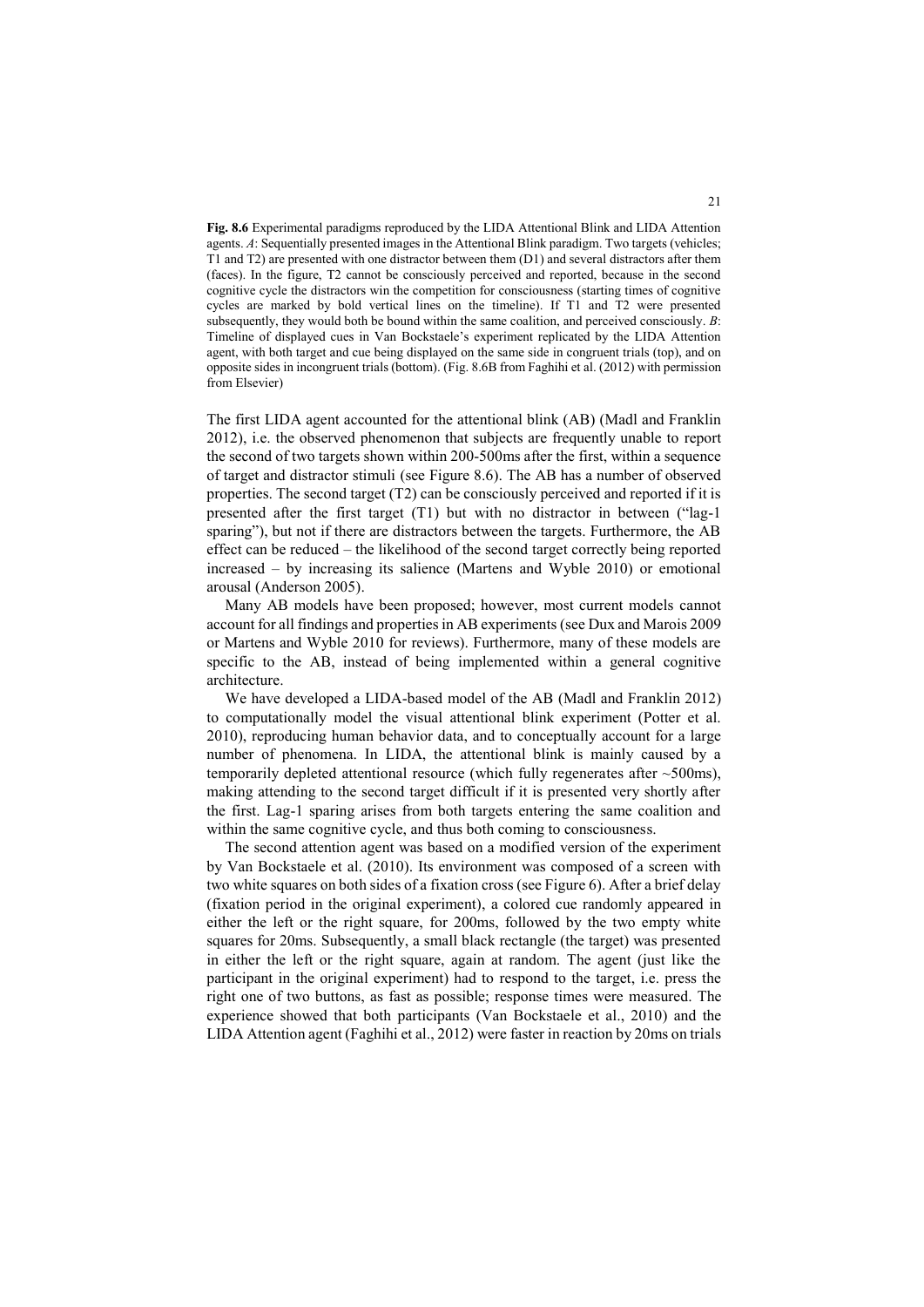in which the cue and the target were shown on the same side (congruent trials), compared to trials where they appeared on opposite sides (incongruent trials) average response times were 360ms and 380ms. The reason for this difference in the LIDA agent was the instantiation of the correct behavior scheme. That is, by the time the target arrives to consciousness the cue almost primes a behavior by sending more activation to it. In contrast, in trials with cue and target on opposite sides, different schemes from Procedural Memory needed to be instantiated and then a behavior will be selected and executed. The extra scheme instantiation cost to the Attention agent an additional 20ms (Faghihi et al., 2012).

#### **8.7 Conclusion**

As we argued in the Introduction, the study of mind in all of its aspects, including the perception of time, is best approached from different perspectives. As we have seen throughout this work, it has proved useful to study such difficult questions as the seemingly continual flow of time using the various tools of each of the relevant disciplines, the introspection of the philosopher of mind (e.g., Block 1995; Dainton 2010; James 1890), the behavioral observation of the experimental psychologist (e.g., Buhusi and Meck 2005; James 1890; Michon 1990; Zakay et al. 1994), the brain imaging of the cognitive neuroscientist (e.g., Eagleman 2008; Ivry and Schlerf 2008), and the computational simulation of the cognitive modeler, a computer scientist (e.g., Buhusi and Meck 2005; Madl et al. 2011; Michon 1990; Snaider et al. 2012).

We have reviewed recent neuroscience evidence concerning large-scale integration by oscillatory synchrony as a possible mechanisms underlying functional consciousness, suggesting it to be discrete. We have also briefly reviewed recently suggested neural correlates of global and local time perception mechanisms in brains. After outlining Global Workspace Theory, a prominent theory accounting for functional consciousness, we have described a conceptual and partially computational model of cognition based on GWT—the LIDA cognitive architecture—and argued that it can account for time perception in a cognitively plausible fashion (substantiated by reproduced psychological experiments), and generate concepts such as continuity, immediate present duration, and perceived length of time.

Some of the modelers of time are only concerned with modeling time itself, or even one aspect of it, for example duration (Zakay et al. 1994). Here we have argued for the need to study time in the context of the study of mind, using a broad, systemslevel cognitive model such as our LIDA (Franklin et al. 2013). We are not alone. Such arguments have been made earlier by a number of other researchers from disparate fields. Here we support our arguments by quotes from four such. From social psychology, Kurt Lewin says it quite concisely. "There is nothing so practical as a good theory" (1951, 169). A broad, systems level cognitive model is a theory of mind. From computer science, AI pioneer Allen Newel argues against the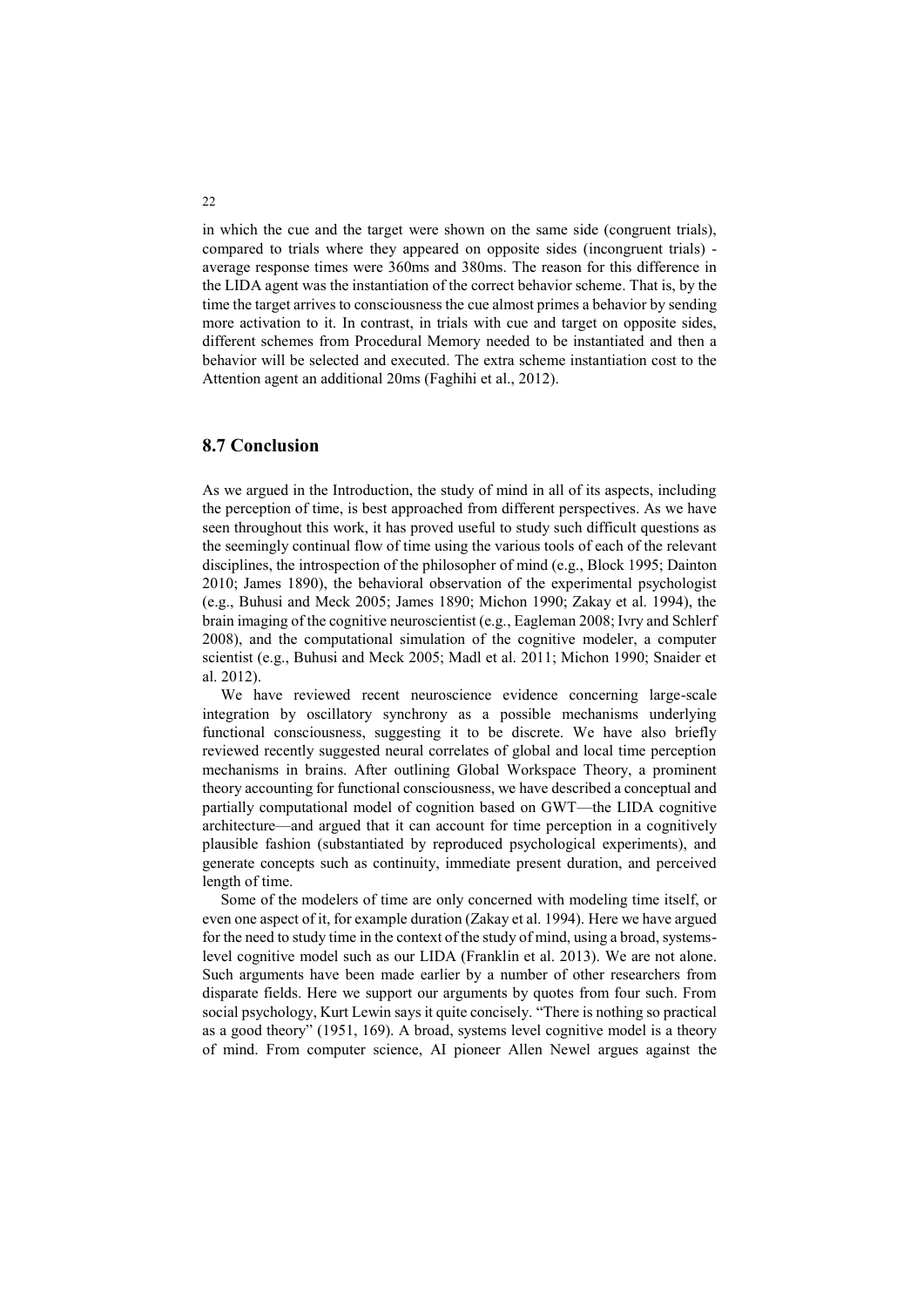reliance on modeling individual laboratory tasks saying "You can't play 20 questions with nature and win" (Newell 1973). Making the same point for his field, psychological memory researcher Douglas Hintzman 2011) writes, "Theories that parsimoniously explain data from single tasks will never generalize to memory as a whole..." Hintzman's arguments rest precisely on the need for the type of cognitive models that we advocate, and apply broadly beyond memory research. Langley, Laird, and Rogers (2008) wrote a review article entitled Cognitive architectures: Research issues and challenges. In it they argue for the use of systems-level cognitive architectures such as our LIDA model, asserting that "Instead of carrying out micro-studies that address only one issue at a time, we should attempt to unify many findings into a single theoretical framework, then proceed to test and refine that theory." Several of the "open problems" described in their review have since been partially or fully solved by our LIDA. The reinterpretation of the Allport experiment provided by the LIDA Allport agent is one example of the value of such an approach. In a table allowing ready comparison of properties of some 26 "biologically inspired cognitive architectures" (Samsonovich 2010), LIDA compares rather well in terms of modeling a complete cognitive system, and also in terms of being truly biologically inspired.

We contend that such systems-level, conceptual and computational modeling can, if it is biologically plausible, integrate findings from the several disciplines, and produce hypotheses that will serve to guide further research.

## **References**

- Allport, David A. 1968. Phenomenal simultaneity and the perceptual moment hypothesis. *British Journal of Psychology* 59 (4): 395–406.
- Anderson, Adam K. 2005. Affective influences on the attentional dynamics supporting awareness. *Journal of Experimental Psychology: General* 134 (2): 258–281.
- Anderson, Michael L. 2003. Embodied cognition: A field guide. *Artificial intelligence* 149 (1): 91–130.
- Baars, Bernard J. 1997. *In the theater of consciousness: The workspace of the mind*. Oxford: Oxford University Press.
- Baars, Bernard J. 2005. Global workspace theory of consciousness: toward a cognitive neuroscience of human experience. *Progress in brain research* 150: 45–53.
- Baars, Bernard J., Stan Franklin, and Thomas Zoega Ramsoy. 2013. Global workspace dynamics: Cortical "binding and propagation" enables conscious contents. *Frontiers in psychology* 4(200).
- Baddeley, Alan D., and Graham J. Hitch. 1974. Working memory. *The psychology of learning and motivation* 8: 47–89.
- Barsalou, Lawrence W. 1999. Perceptions of perceptual symbols. *Behavioral and Brain Sciences* 22 (4): 637–660.
- Barsalou, Lawrence W. 2008. Grounded cognition. *Annual Review of Psychology* 59: 617–645.

Block, Ned. 1995. How many concepts of consciousness? *Behavioral and Brain Sciences* 18(2): 272–287.

Block, Richard A., ed. 2014. *Cognitive models of psychological time*. New York: Psychology Press.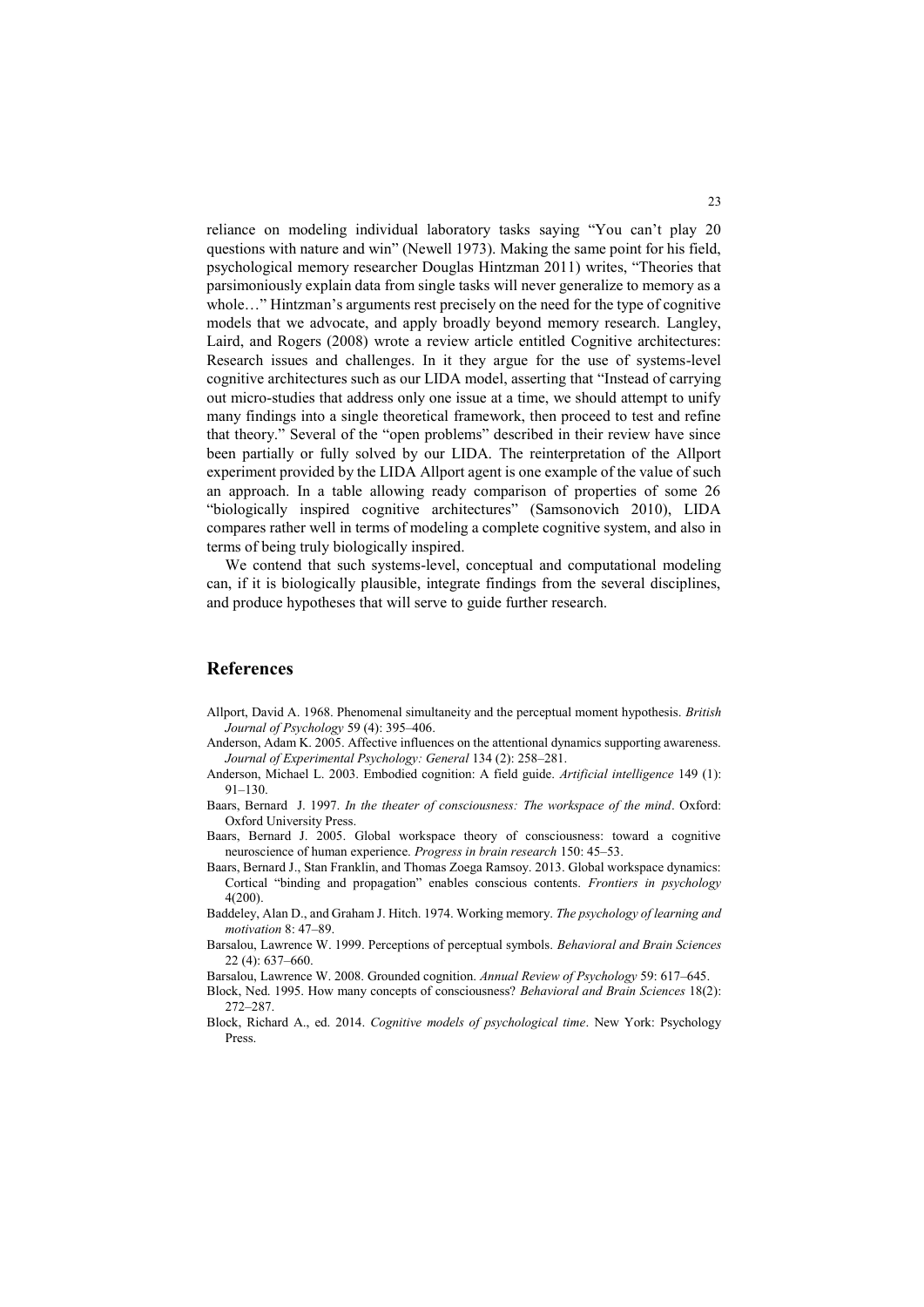- Boltz, Marilyn G. 1995. Effects of event structure on retrospective duration judgments. *Perception & Psychophysics* 57(7): 1080–1096.
- Buhusi, Catalin V., and Warren H. Meck. 2005. What makes us tick? Functional and neural mechanisms of interval timing. *Nature Reviews Neuroscience* 6(10): 755–765.
- Casali, Adenauer G., Olivia Gosseries, Mario Rosanova, Mélanie Boly, Simone Sarasso, Karina R. Casali, Silvia Casarotto, Marie-Aurélie Bruno, Steven Laureys, and Giulio Tononi. 2013. A theoretically based index of consciousness independent of sensory processing and behavior. *Science translational medicine* 5(198): 198ra105.
- Clay, E. R. 1882. *The alternative: A study in psychology*. London: Macmillan.
- Conway, Martin A. 2002. Sensory-perceptual episodic memory and its context: Autobiographical memory. In *Episodic memory: New directions of research*, ed. Alan Baddeley, Martin Conway, and John Aggleton. Oxford: Oxford University Press.
- Crick, Francis, and Christof Koch. 1990. Towards a neurobiological theory of consciousness. *Seminars in the Neurosciences* 2: 263–275.
- Dainton, Barry. 2010. Temporal consciousness. *The Stanford Encyclopedia of Philosophy*.
- Dehaene, Stanislas, and Jean-Pierre Changeux. 2003. Neural mechanisms for access to consciousness. *The cognitive neurosciences III*, ed. Michael Gazzaniga, 1145–1157. Cambridge, MA: MIT Press.
- Dehaene, Stanislas, Jean-Pierre Changeux, Lionel Naccache, Jérôme Sackur, and Claire Sergent. 2006. Conscious, preconscious, and subliminal processing: a testable taxonomy. *Trends in Cognitive Sciences* 10(5): 204–211.
- Dehaene, Stanislas, Lucie Charles, Jean-Rémi King, and Sébastien Marti. 2014. Toward a computational theory of conscious processing. *Current Opinion in Neurobiology* 25: 76–84.
- Dennett, Daniel C. 1988. Quining qualia. In *Consciousness in Contemporary Science*, ed. A. Marcel, and E. Bisiach, 42–77. Oxford: Oxford University Press.
- Dieter, Kevin C., and Duje Tadin. 2011. Understanding attentional modulation of binocular rivalry: a framework based on biased competition. *Frontiers in Human Neuroscience* 5: 155. doi: 10.3389/fnhum.2011.00155.
- Doesburg, Sam M., Jessica J. Green, John J. McDonald, and Lawrence M. Ward. 2009. Rhythms of consciousness: binocular rivalry reveals large-scale oscillatory network dynamics mediating visual perception. *PloS one* 4(7): e6142.
- Drescher, Gary L. 1991. *Made-up minds: A constructivist approach to artificial intelligence*. Cambridge, MA: MIT Press.
- Dux, Paul E., and René Marois. 2009. The attentional blink: A review of data and theory. *Attention, Perception, & Psychophysics* 71(8): 1683–1700.
- Eagleman, David M. 2008. Human time perception and its illusions. *Current opinion in neurobiology* 18(2): 131–136.
- Edelman, Gerald M., Joseph A. Gally, and Bernard J. Baars. 2011. Biology of consciousness. *Frontiers in psychology* 2.
- Edelman, Gerald M., and Giulio Tononi. 2000. *A universe of consciousness: How matter becomes imagination*. Basic books.
- Ericsson, K. Anders, and Walter Kintsch. 1995. Long-term working memory. *Psychological review* 102(2): 211–245.
- Faghihi, Usef, Ryan McCall, and Stan Franklin 2012. A Computational Model for Attentional Learning in Cognitive Agents. *Biologically Inspired Cognitive Architectures* 2: 25–36.
- Franklin, Stan, Tamas Madl, Sidney D'Mello, and Javier Snaider. 2013. LIDA: A Systems-level Architecture for Cognition, Emotion, and Learning. *IEEE Transactions on Autonomous Mental Development.* DOI: 10.1109/TAMD.2013.2277589
- Freeman, Walter J. 2002. The limbic action-perception cycle controlling goal-directed animal behavior. *Neural Networks* 3: 2249–2254.
- Fuster, Joaquín M. 2002. Physiology of executive functions: The perception-action cycle. In *Principles of frontal lobe function*, ed. Donald T. Stuss, and Robert T. Knight, 96–108. New York: Oxford University Press.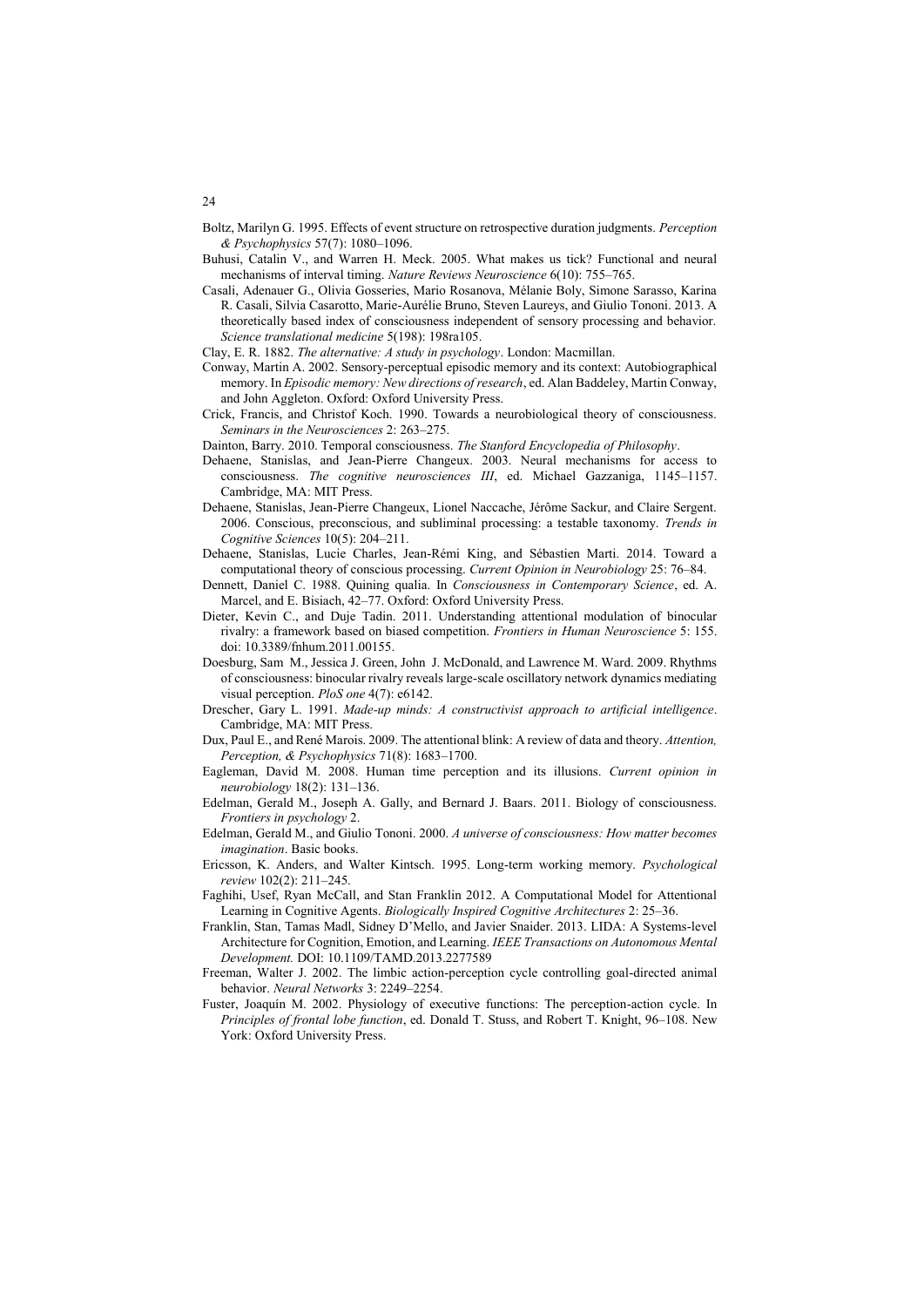- Fuster, Joaquín M. 2004. Upper processing stages of the perception-action cycle. *Trends in Cognitive Sciences* 8: 143–145.
- Fuster, Joaquín M. 2006. The cognit: a network model of cortical representation. *International Journal of Psychophysiology* 60(2): 125–132.
- Fuster, Joaquín M., and Steven L. Bressler. 2012. Cognit activation: a mechanism enabling temporal integration in working memory. *Trends in Cognitive Sciences* 16(4): 207–218.
- Gibbon, John, Russell M. Church, and Warren H. Meck. 1984. Scalar timing in memory. *Annals of the New York Academy of sciences* 423(1): 52–77.
- Gibbon, John, Chara Malapani, Corby L. Dale, and C.R. Gallistel. 1997. Toward a neurobiology of temporal cognition: advances and challenges. *Current opinion in neurobiology* 7(2): 170– 184.
- Glenberg, Arthur M. 1997. What memory is for: Creating meaning in the service of action. *Behavioral and brain sciences* 20(1): 41–50.
- Glenberg, Arthur M., and David A. Robertson. 2000. Symbol grounding and meaning: A comparison of high-dimensional and embodied theories of meaning. *Journal of memory and language* 43(3): 379–401.
- Grondin, Simon. 2010. Timing and time perception: a review of recent behavioral and neuroscience findings and theoretical directions. *Attention, Perception, & Psychophysics* 72(3): 561–582.
- Hintzman, Douglas L. 2011. Research strategy in the study of memory: Fads, fallacies, and the search for the coordinates of truth. *Perspectives on Psychological Science* 6(3): 253–271.
- Ivry, Richard B., and John E. Schlerf. 2008. Dedicated and intrinsic models of time perception. *Trends in Cognitive Sciences* 12 (7): 273–280.
- James, William. 1890. *The Principles of Psychology*. Cambridge, MA: Harvard University Press.
- Karmarkar, Uma R., and Dean V. Buonomano. 2007. Timing in the absence of clocks: Encoding time in neural network states. *Neuron* 53(3): 427–438.
- Kim, Chai-Youn, and Randolph Blake. 2005. Watercolor illusion induced by synesthetic colors. *Perception* 34(12): 1501.
- Koch, Christof. 2004. *The quest for consciousness*. Englewood, CO: Roberts & Company.
- Kouider, Sid, and Stanislas Dehaene. 2007. Levels of processing during non-conscious perception: a critical review of visual masking. *Philosophical Transactions of the Royal Society B: Biological Sciences* 362(1481): 857–875.
- Langley, Pat, John E. Laird, and Seth Rogers. 2008. Cognitive architectures: Research issues and challenges. *Cognitive Systems Research.* 10: 141–160.
- Lau, Hakwan C., and Richard E. Passingham. 2007. Unconscious activation of the cognitive control system in the human prefrontal cortex. *The Journal of neuroscience* 27(21): 5805– 5811.
- Lewin, Kurt. 1951. *Field theory in social science: Selected theoretical papers*, ed. D. Cartwright. New York: Harper & Row.
- Lewis, Laura D., Veronica S. Weiner, Eran A. Mukamel, Jacob A. Donoghue, Emad N. Eskandar, Joseph R. Madsen, William S. Anderson, Leigh R. Hochberg, Sydney S. Cash, and Emery N. Brown. 2012. Rapid fragmentation of neuronal networks at the onset of propofol-induced unconsciousness. *Proceedings of the National Academy of Sciences* 109(49): E3377–E3386.
- Madl, Tamas, Bernard J. Baars, and Stan Franklin. 2011. The timing of the cognitive cycle. *PloS one* 6(4): e14803.
- Madl, Tamas, and Stan Franklin. 2012. A LIDA-based model of the attentional blink. *ICCM 2012 Proceedings*: 283.
- Martens, Sander, and Brad Wyble. 2010. The attentional blink: Past, present, and future of a blind spot in perceptual awareness. *Neuroscience & Biobehavioral Reviews* 34(6): 947–957.
- Melloni, Lucia, Carlos Molina, Marcela Pena, David Torres, Wolf Singer, and Eugenio Rodriguez. 2007. Synchronization of neural activity across cortical areas correlates with conscious perception. *The Journal of neuroscience* 27(11): 2858–2865.
- Merchant, Hugo, Deborah L. Harrington, and Warren H. Meck. 2013. Neural basis of the perception and estimation of time. *Annual review of neuroscience* 36: 313–336.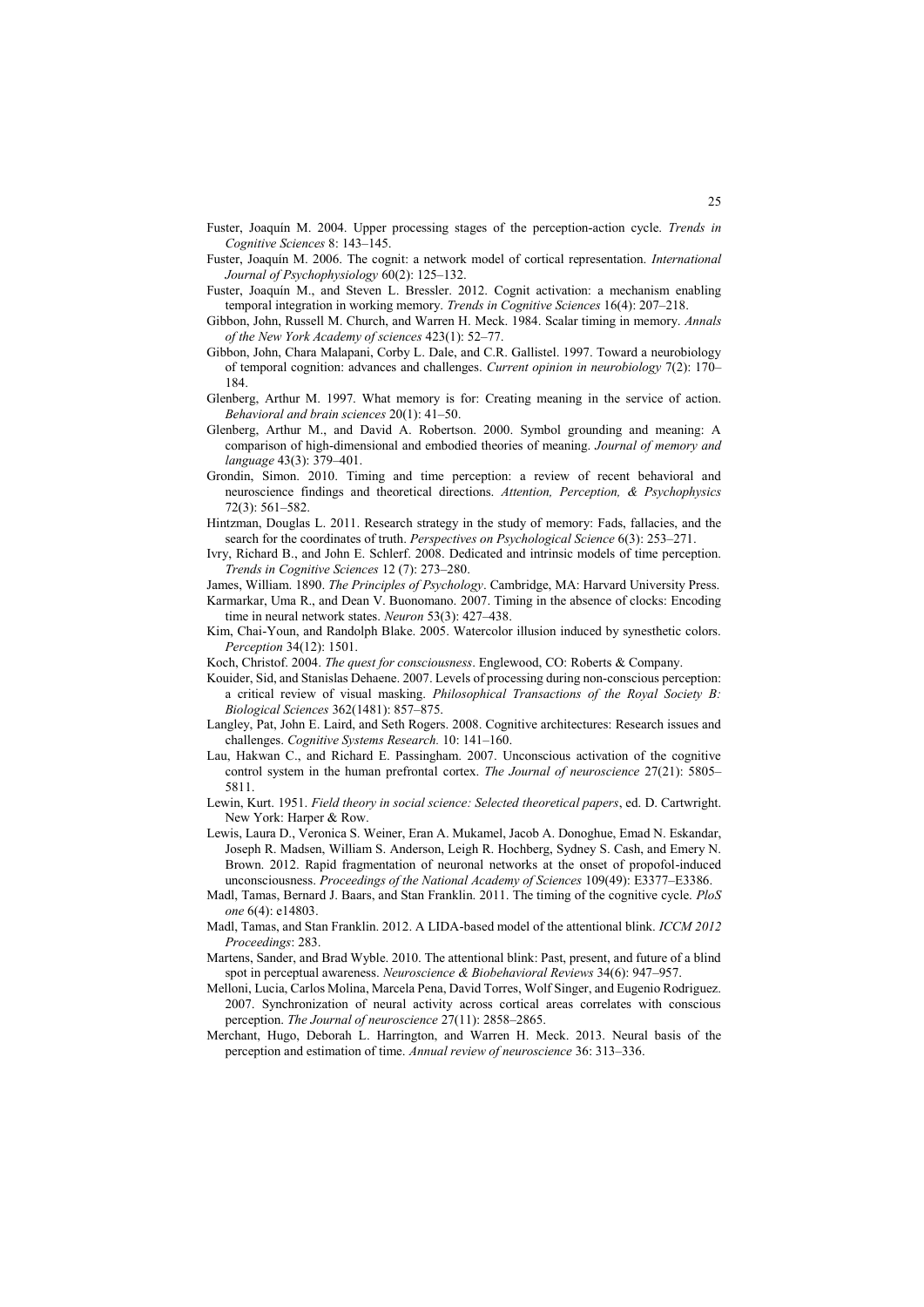- Michon, John A. 1990. Implicit and explicit representations of time. In *Cognitive models of psychological time*, ed. Richard A. Block, 37–58. Hillsdale, NJ: Lawrence Erlbaum Associates.
- Newell, Allen. 1973. You can't play 20 questions with nature and win: Projective comments on the papers of this symposium. In *Visual information processing*, ed. W. G. Chase, 283-308*.* New York: Academic Press.
- Palva, Satu, Klaus Linkenkaer-Hansen, Risto Näätänen, and J. Matias Palva. 2005. Early neural correlates of conscious somatosensory perception. *The Journal of neuroscience* 25(21): 5248– 5258.
- Pitts, Michael A, and Juliane Britz. 2011. Insights from intermittent binocular rivalry and EEG. *Frontiers in human neuroscience* 5.
- Potter, Mary C., Brad Wyble, Rijuta Pandav, and Jennifer Olejarczyk. 2010. Picture detection in rapid serial visual presentation: Features or identity? *Journal of Experimental Psychology: Human Perception and Performance* 36(6): 1486–1494.
- Rees, Geraint, Gabriel Kreiman, and Christof Koch. 2002. Neural correlates of consciousness in humans. *Nature Reviews Neuroscience* 3(4): 261–270.
- Reuss, Heiko, Andrea Kiesel, Wilfried Kunde, and Bernhard Hommel. 2011. Unconscious activation of task sets. *Consciousness and cognition* 20(3): 556–567.
- Samsonovich, A. V. 2010. Toward a unified catalog of implemented cognitive architectures. *Proceedings of the 2010 Conference on Biologically Inspired Cognitive Architectures*, 195– 244.
- Schmolck, Heike, Elizabeth A. Kensinger, Suzanne Corkin, and Larry R. Squire. 2002. Semantic knowledge in patient HM and other patients with bilateral medial and lateral temporal lobe lesions. *Hippocampus* 12(4): 520–533.
- Singer, Wolf. 2011. Consciousness and neuronal synchronization. *The neurology of consciousness*: 43–52.
- Sloman, Aaron. 1999. What sort of architecture is required for a human-like agent? In *Foundations of Rational Agency*, ed. Michael Wooldridge, and Anand Rao, 35-52. Dordrecht, Netherlands: Kluwer Academic Publishers.
- Snaider, Javier, Ryan McCall, and Stan Franklin. 2012. Time production and representation in a conceptual and computational cognitive model. *Cognitive Systems Research* 13(1): 59–71.
- Steriade, M. 2006. Grouping of brain rhythms in corticothalamic systems. *Neuroscience* 137(4): 1087–1106.
- Stroud, John M. 1967. The fine structure of psychological time. *Annals of the New York Academy of Sciences* 138(2): 623–631.
- Van Bockstaele, Bram, Bruno Verschuere, Jan. De Houwer, and Geert Crombez. 2010. On the costs and benefits of directing attention towards or away from threat-related stimuli: A classical conditioning experiment. *Behaviour Research and Therapy* 48: 692–697.
- VanRullen, Rufin, and Christof Koch. 2003. Is perception discrete or continuous? *Trends in Cognitive Sciences* 7(5): 207–213.
- VanRullen, Rufin, Benedikt Zoefel, and Barkin Ilhan. 2014. On the cyclic nature of perception in vision versus audition. *Philosophical Transactions of the Royal Society B: Biological Sciences* 369(1641): 20130214.
- Varela, Francisco J., Evan Thompson, and Eleanor Rosch. 1991. *The embodied mind: Cognitive science and human experience*. MIT press.

Warner, Rex. 1963. trans. *The Confessions of St. Augustine*. New York: A Mentor Book. Wikimedia. 2009. Structures of brain: Wikimedia Commons.

[http: //commons.wikimedia.org/wiki/File: Human](http://commons.wikimedia.org/wiki/File:Human-brain.SVG)–brain.SVG. Accessed 17 April 2014. Wikimedia. 2010. Diagram of human brain: Wikimedia Commons.

[http: //en.wikipedia.org/wiki/File: BrainCaudatePutamen.svg.](http://en.wikipedia.org/wiki/File:BrainCaudatePutamen.svg) Accessed 17 April 2014.

Wittmann, Marc. 2011. Moments in time. *Frontiers in integrative neuroscience* 5.

Zakay, Dan. 1992. The role of attention in children's time perception. *Journal of experimental child psychology* 54(3): 355–371.

Zakay, Dan, and Richard A. Block. 1996. The role of attention in time estimation processes. *Advances in psychology* 115: 143–164.